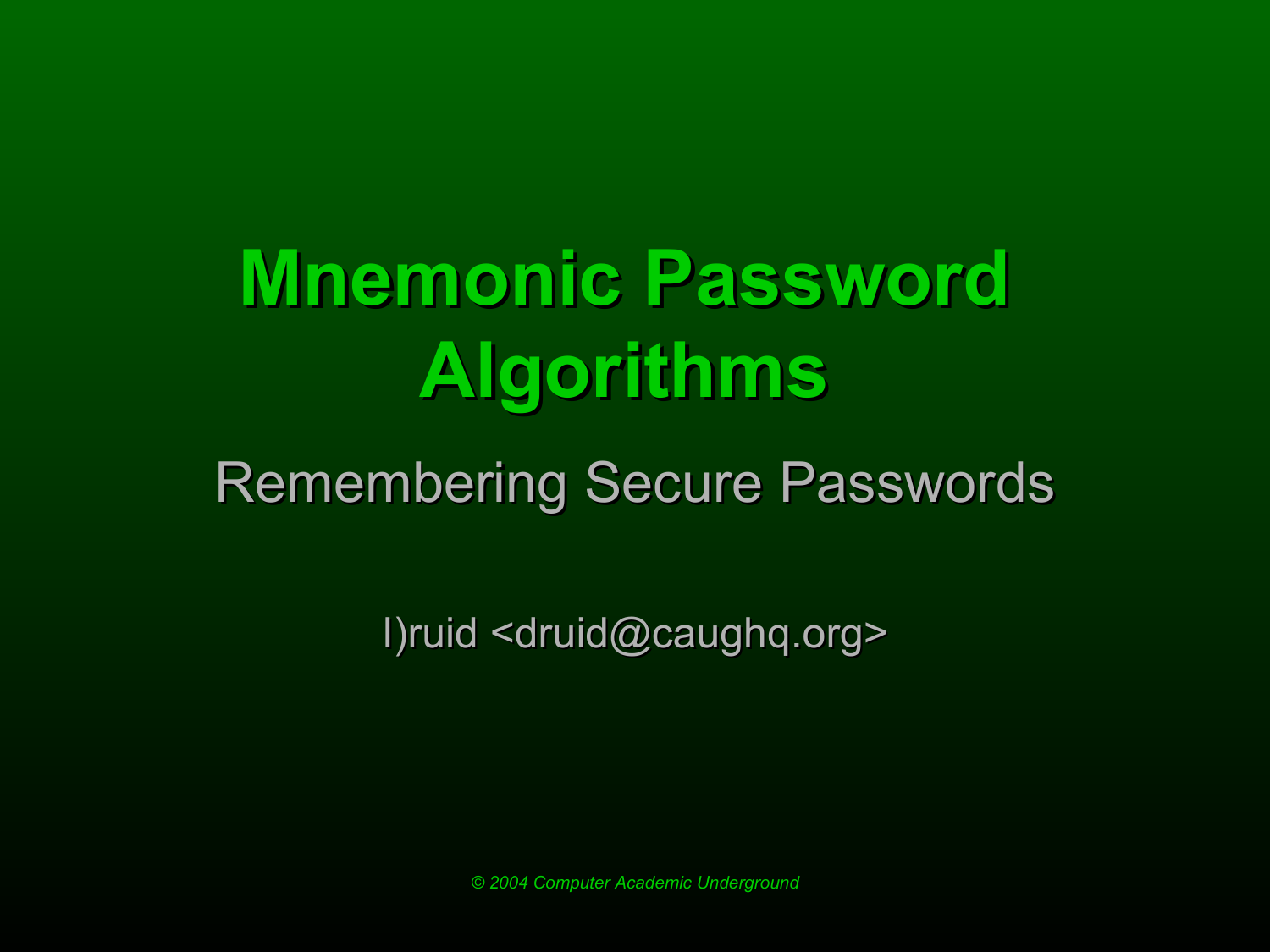**What is a Mnemonic Password Algorithm?**

**EAn MPA, or Mnemonic Password** Algorithm, is a mental mapping of known elements that allows a user to quickly generate an adequately sized, adequately complex, and unique password for any given authenticating system.

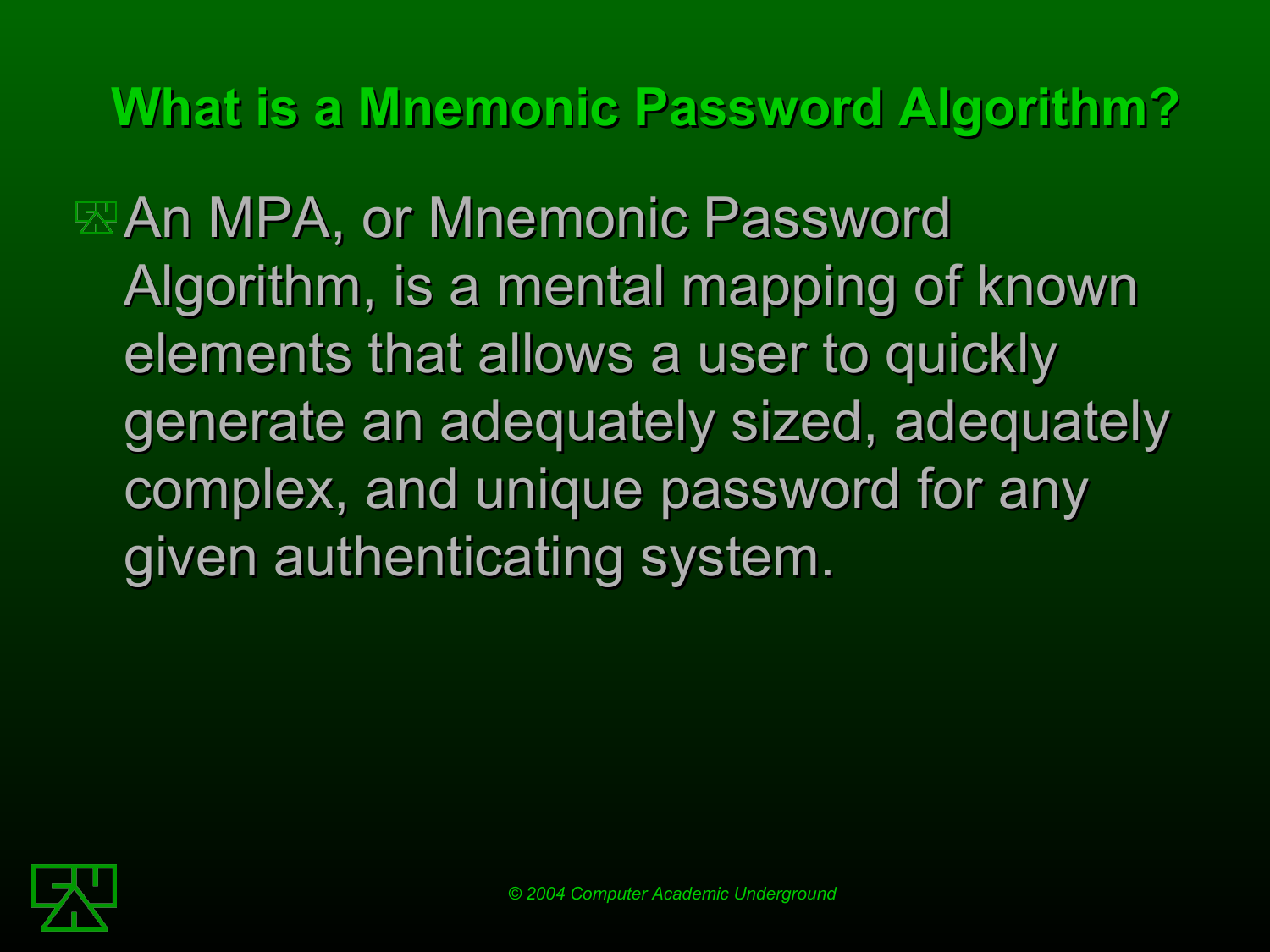# **Why are MPAs Needed?**

- **EXThe security landscape today is cluttered with** authentication systems
- **Even with single-sign-on and multi-system** authentication methods, there are still a number of disconnected systems a user must interface with (business, personal, websites, etc.)
- $\mathbb Z$  Remembering or managing storage of complex passwords for all these systems can be a nightmare
- $\mathbb E$ The focus of attacks on authentication systems seems to be shifting toward intelligent guessing of passwords

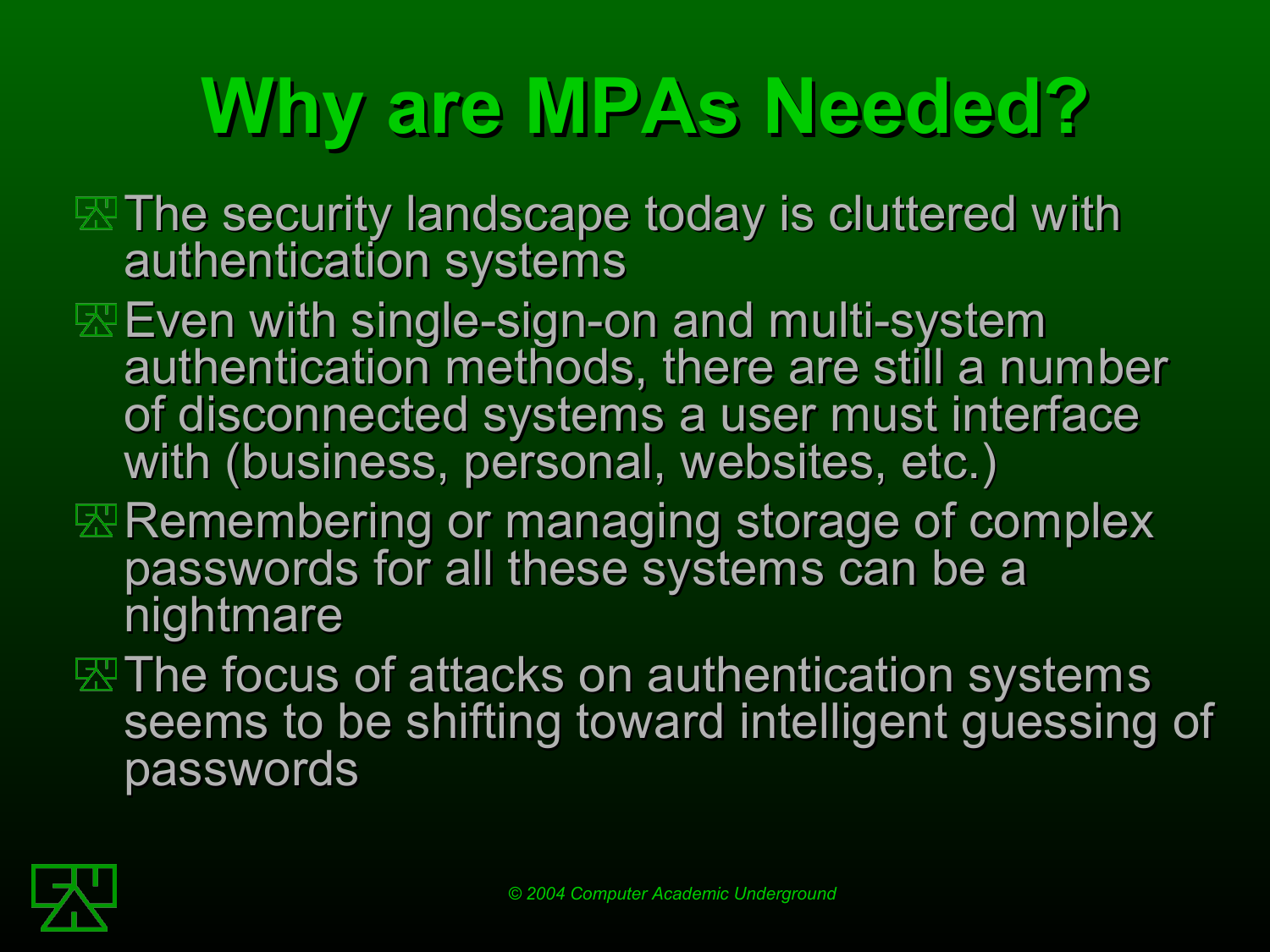# **Shifting The Focus**

 $\mathbb Z$ As modern encryption, authentication, and message digest algorithms get stronger, the attack vector for authentication is shifting $^3$ :

- Away from computationally breaking the password storage method (MD5, SHA-1, etc.) or brute-forcing the password
- **EX** Toward intelligently guessing a user's password (dictionary attacks and context word targets)
- $\mathbb E$  The user's choice in passwords is today's weakest link in authentication methods

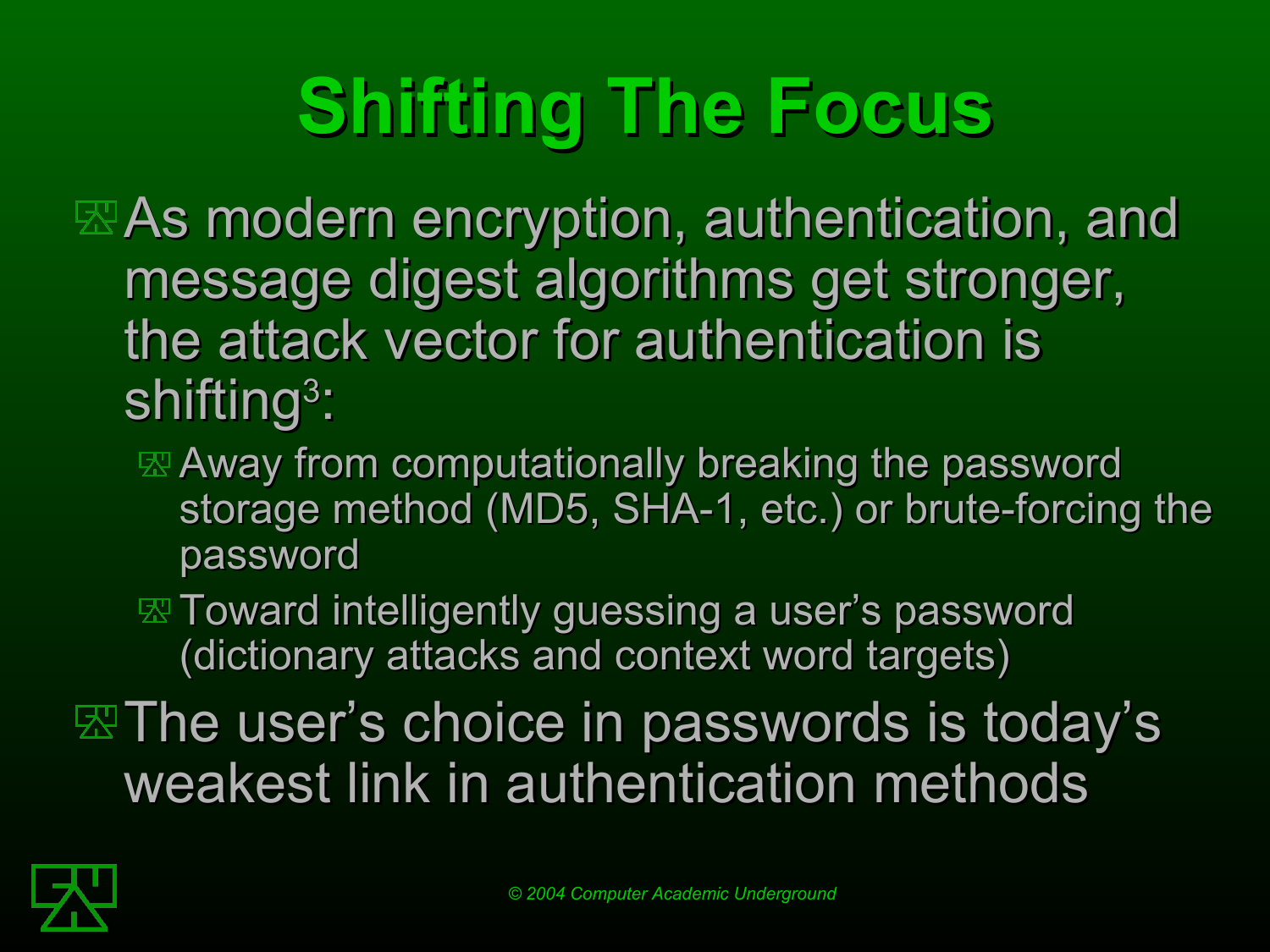## **The Numbers Game**

- **EX** Most users, if left to their own devices, generally will not choose complex passwords themselves, instead opting for single dictionary words not using capitalization or special characters.
- **EXThese types of passwords require much less** effort (and time) to crack than brute-forcing the key space if using an optimized dictionary attack method.
- **EXE For these reasons, most modern attacks on** authentication systems target guessing the user's password first before attempting to brute-force the password.

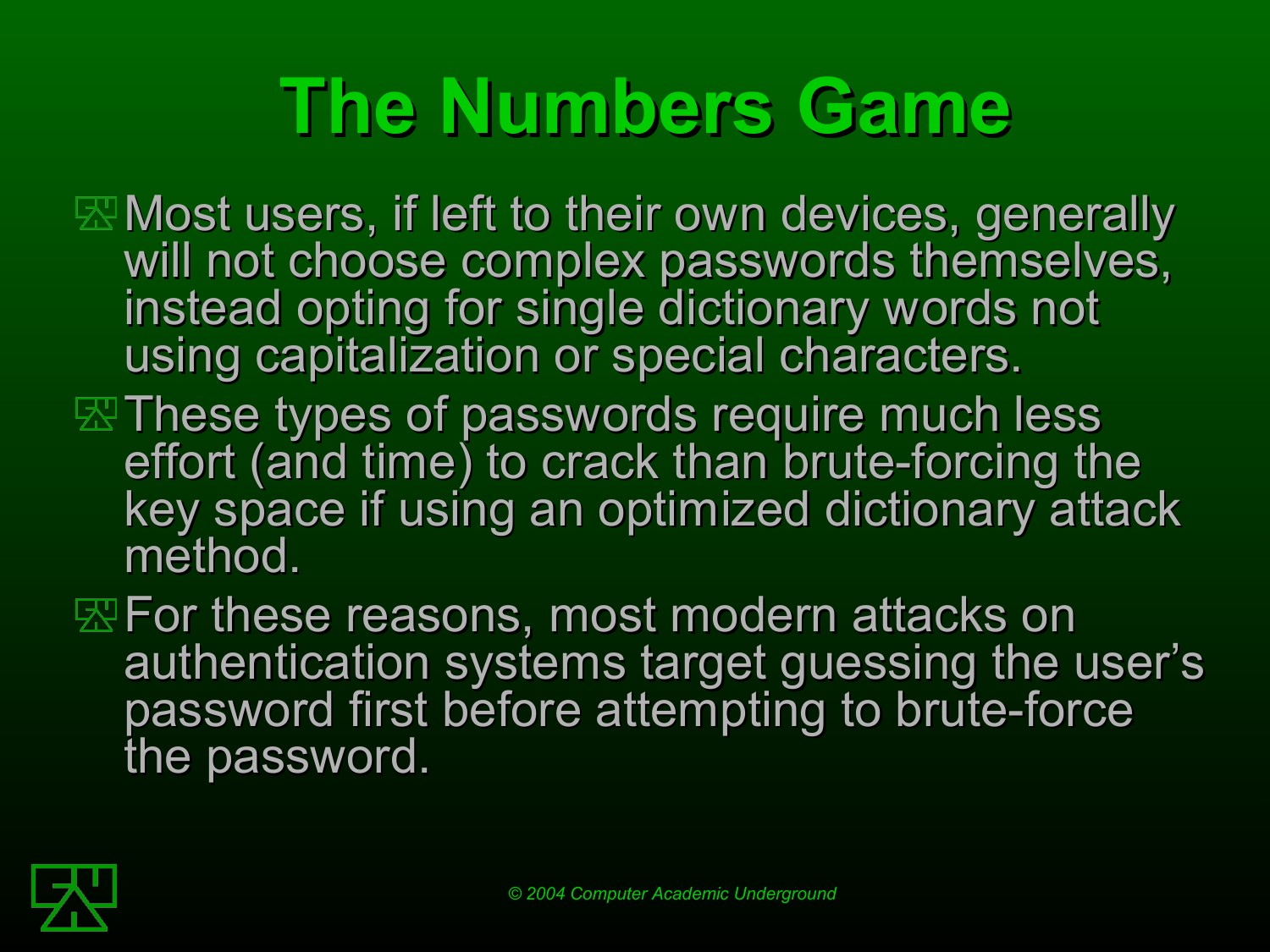### **Problems With Passwords Today**

 $\mathbb Z$  If not allowed to write them down, users choose easy to remember passwords and tend to reuse passwords across multiple systems

- $\mathbb E$  If allowed to write them down, users may choose harder to remember passwords, however:
	- $\mathbb{Z}$  They may store them in multiple insecure locations (home, work, etc.)
	- $\mathbb{Z}$  They may store them where they could become inaccessible and will require the password to be administratively reset

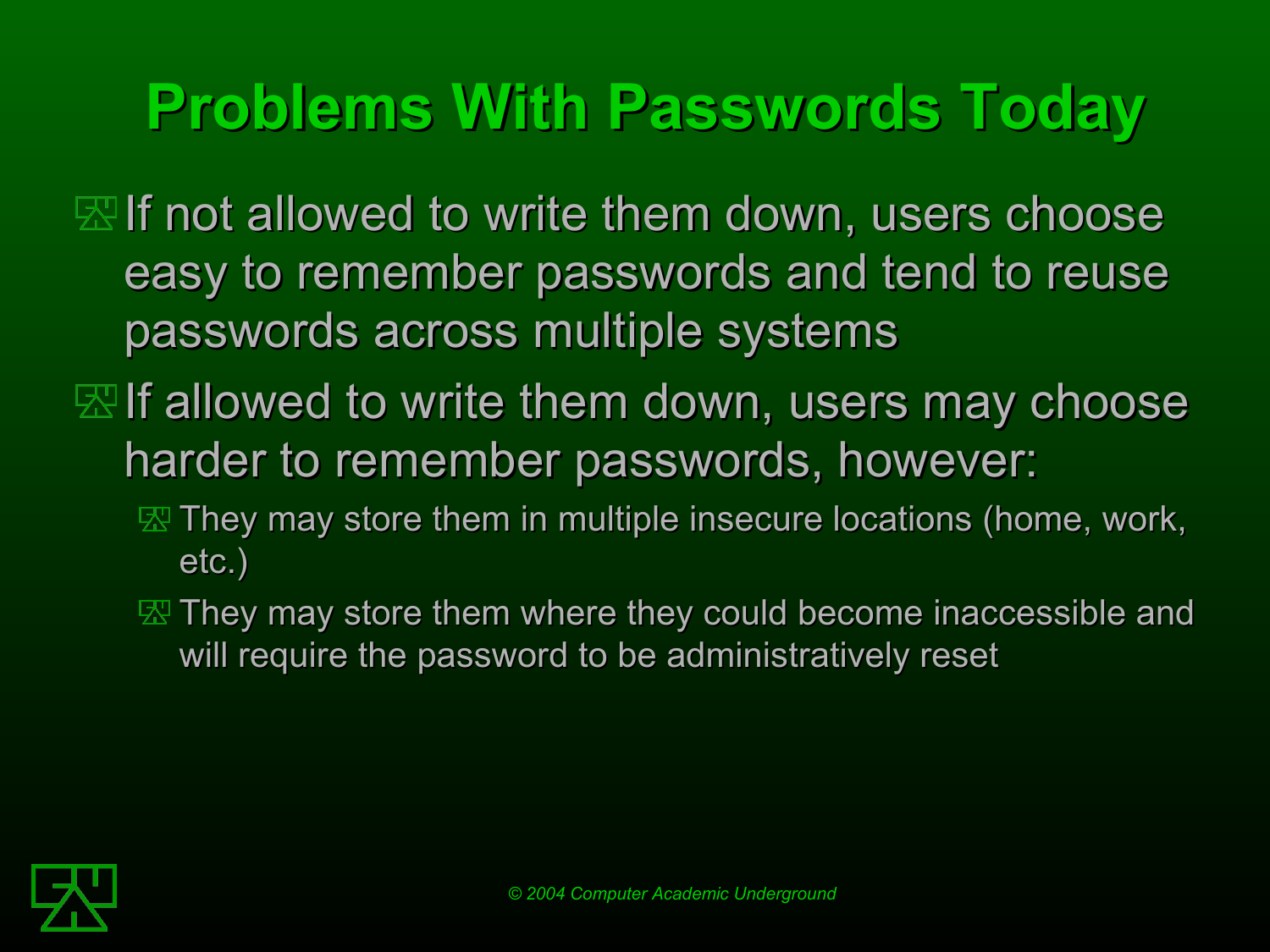# **Failing Stupid**

**E. Users today are tasked with remembering so many** unique passwords, it's almost standard now for authentication systems (especially on the web) to provide a 'fail stupid' method of recovering a password.

 $\mathbb E$  Bypassing the (hopefully) adequate authentication system, a user can generally reset a password or have it sent to them by answering a pre-chosen, easy question, such as:

**What is your mother's maiden name?** 

 $\mathbb{Z}$  What is your favorite color?

**What is/was your high-school mascot?** 

 $\mathbb Z$  These types of questions are ripe targets for a usercontext attack, the answers to which may be easily researchable via public information.

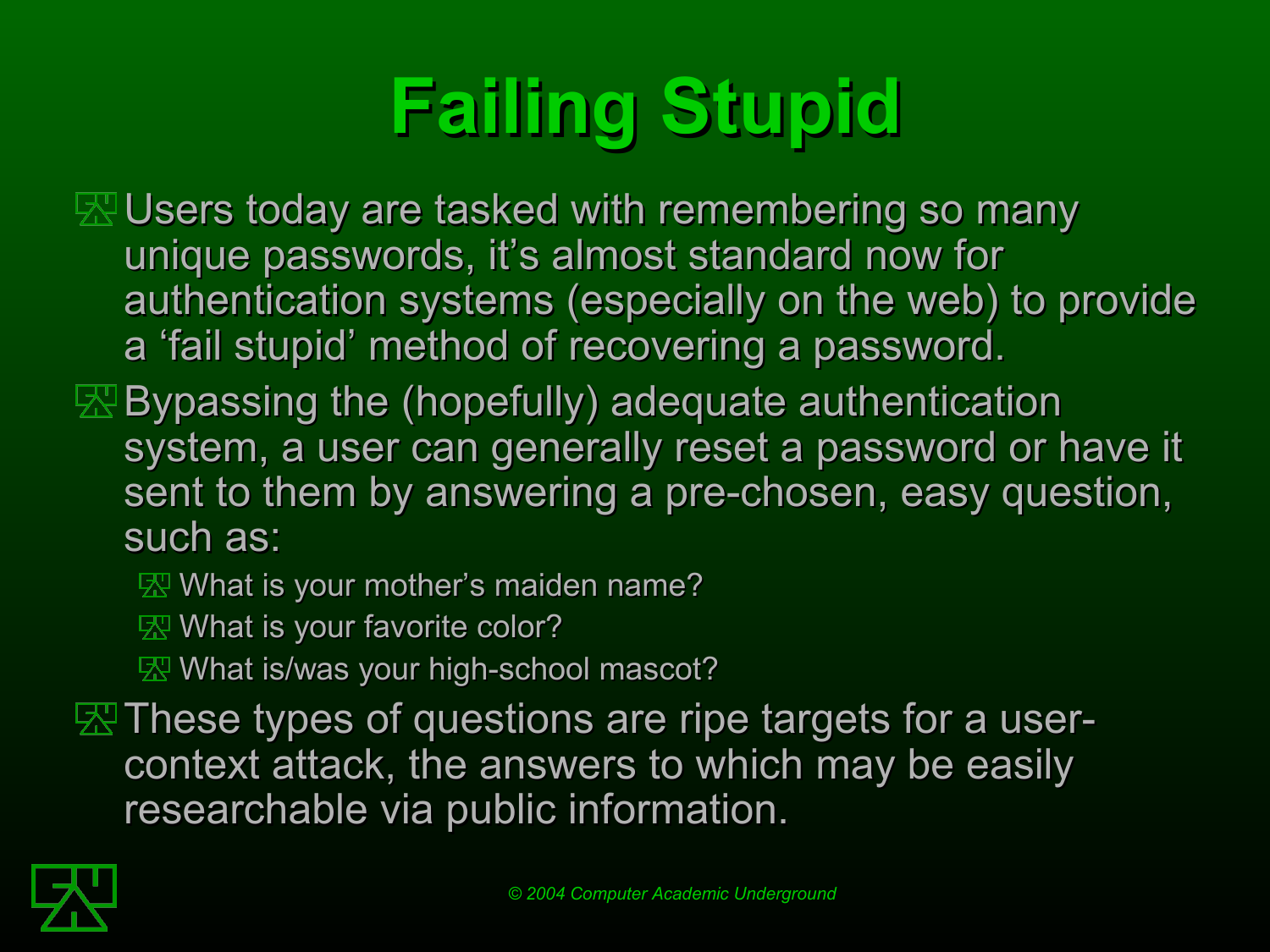## **One Solution**

 $\mathbb Z$  Recently, at a conference hosted by AusCERT, Microsoft's Jesper Johansson suggested<sup>1</sup> reversing decades of Information Security best practice of not writing down passwords

- $\mathbb Z$  He claims that the method of password security wherein users are prohibited from writing passwords down is absolutely wrong
- $\mathbb E$  Instead, he advocates allowing users to write down their passwords

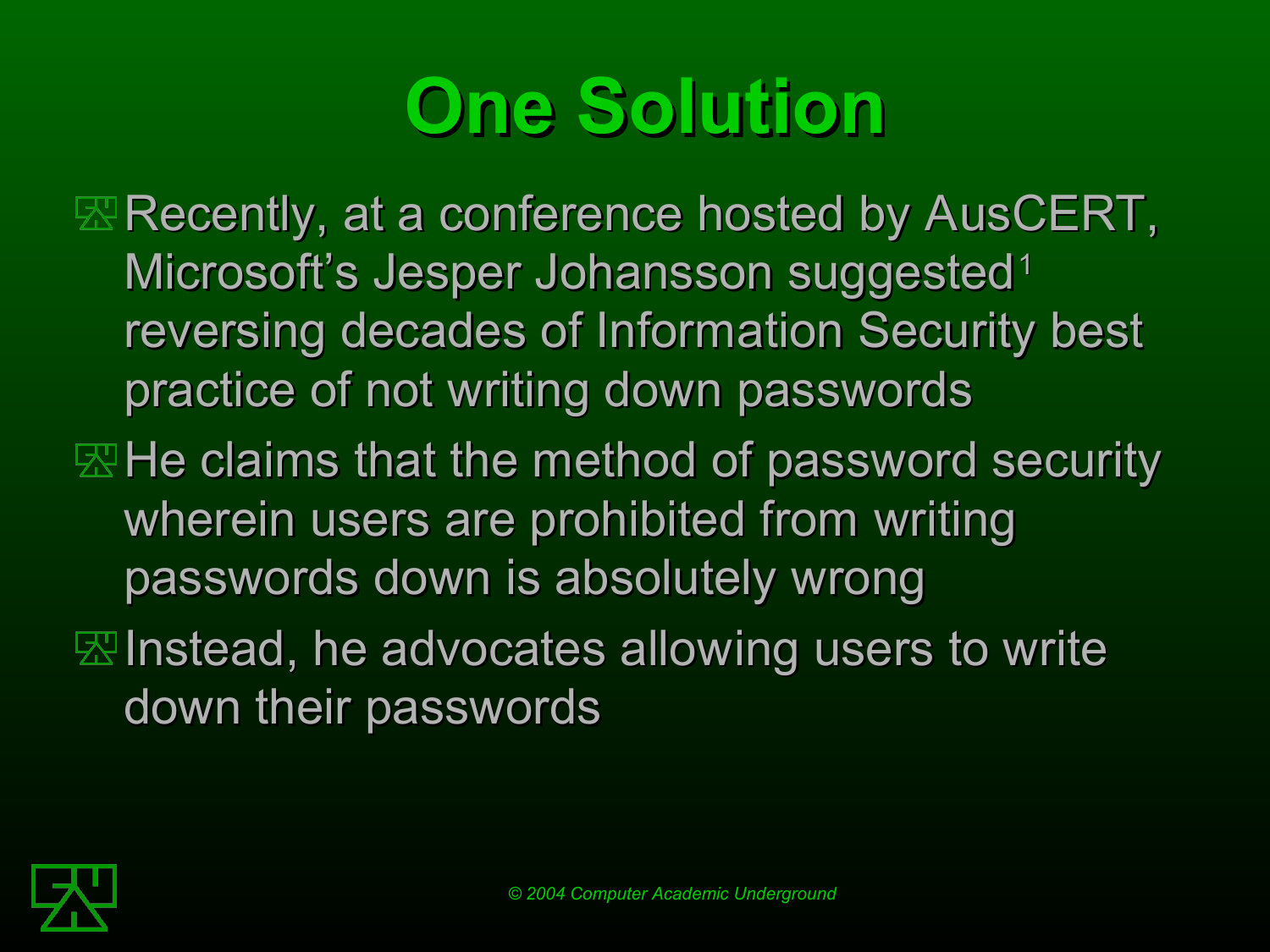# **One Solution (cont.)**

**EXA While Mr. Johansson correctly identifies some of** the problems of password security, his approach to solving the problems is not only short-sighted, but incomprehensive

- $\mathbb Z$ His solution solves the problem of users having to remember multiple complex passwords
- $\mathbb E$ However, his solution creates the problems of the written passwords being physically less secure, or prone to require administrative reset due to loss

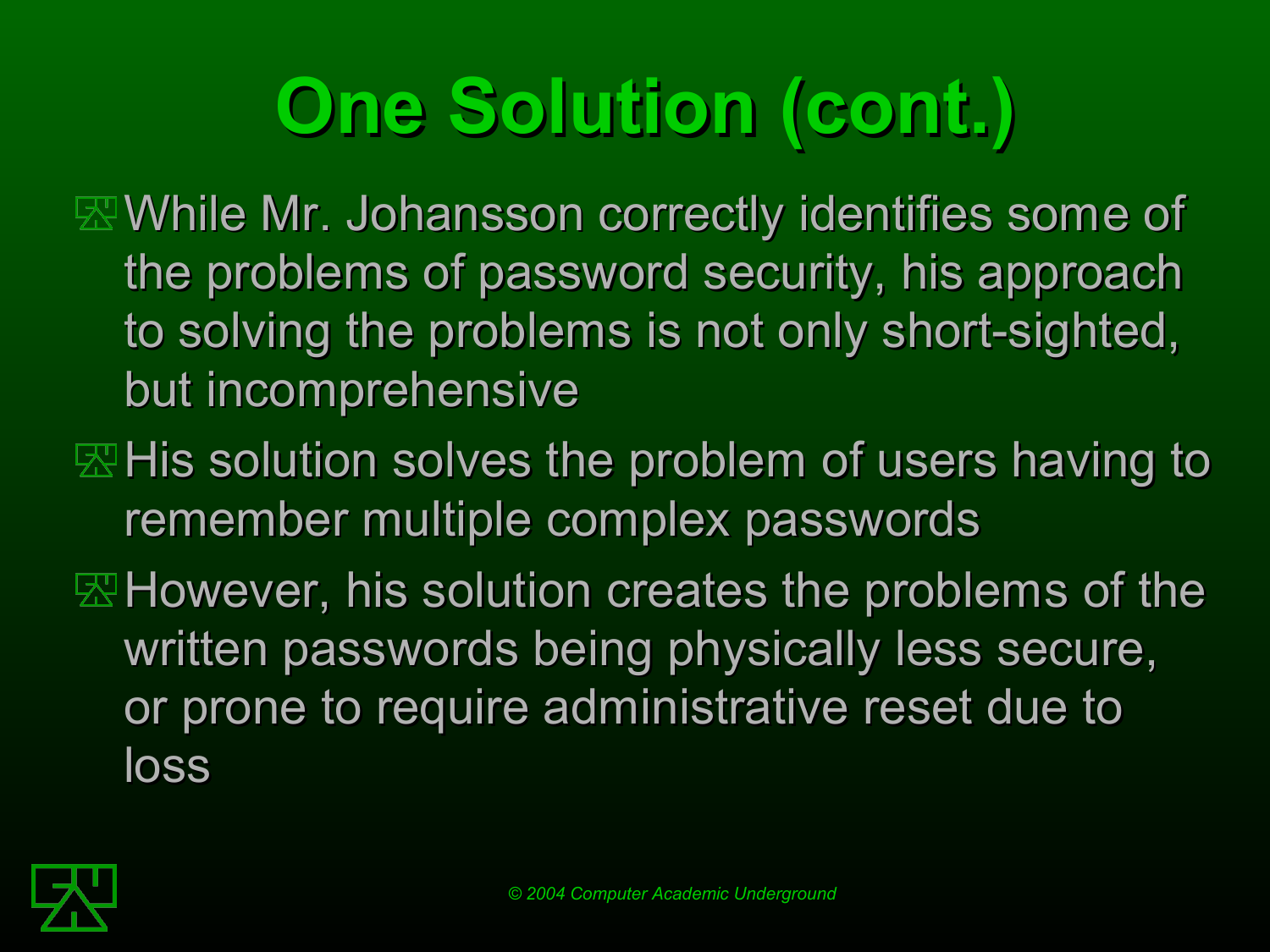## **What Could Be Better?**

A better solution to the password memorization problem might be to use one of a number of mnemonic techniques, such as:

 $\mathbb{R}$ A password constructed from the first letters of an easy to remember phrase or sentence

 $\mathbb{E}$ A modified version of a regular password

**EXPass phrases** 

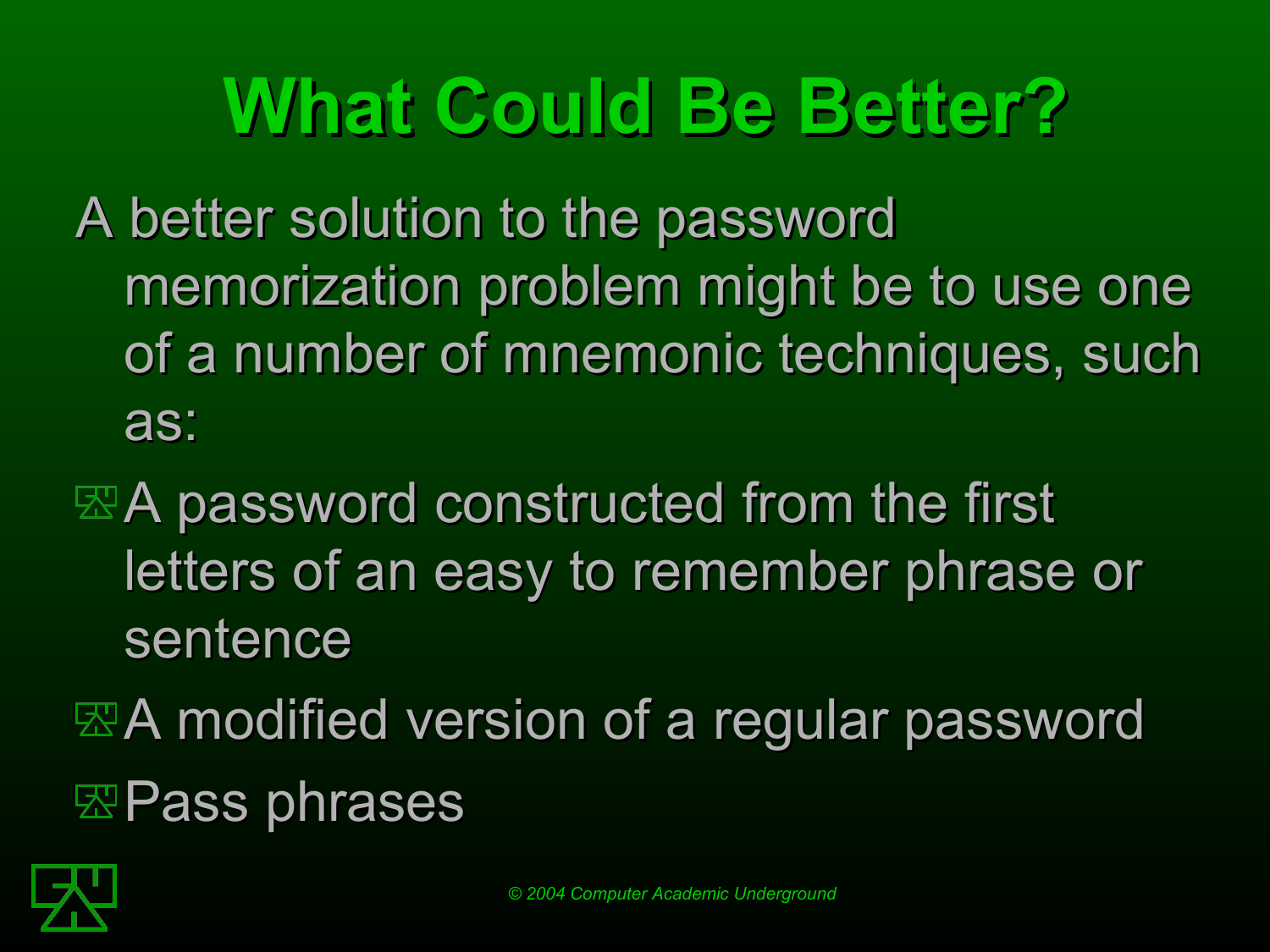## **Mnemonic P nemonic Passwords**

**EXAnemonic passwords have been used for** quite some time and are nothing new.

 $\mathbb{R}$ An example of a mnemonic password would be to use the first letters of an easy to remember phrase:

> "Jack and Jill went up the hill" which would become: "JaJwuth"

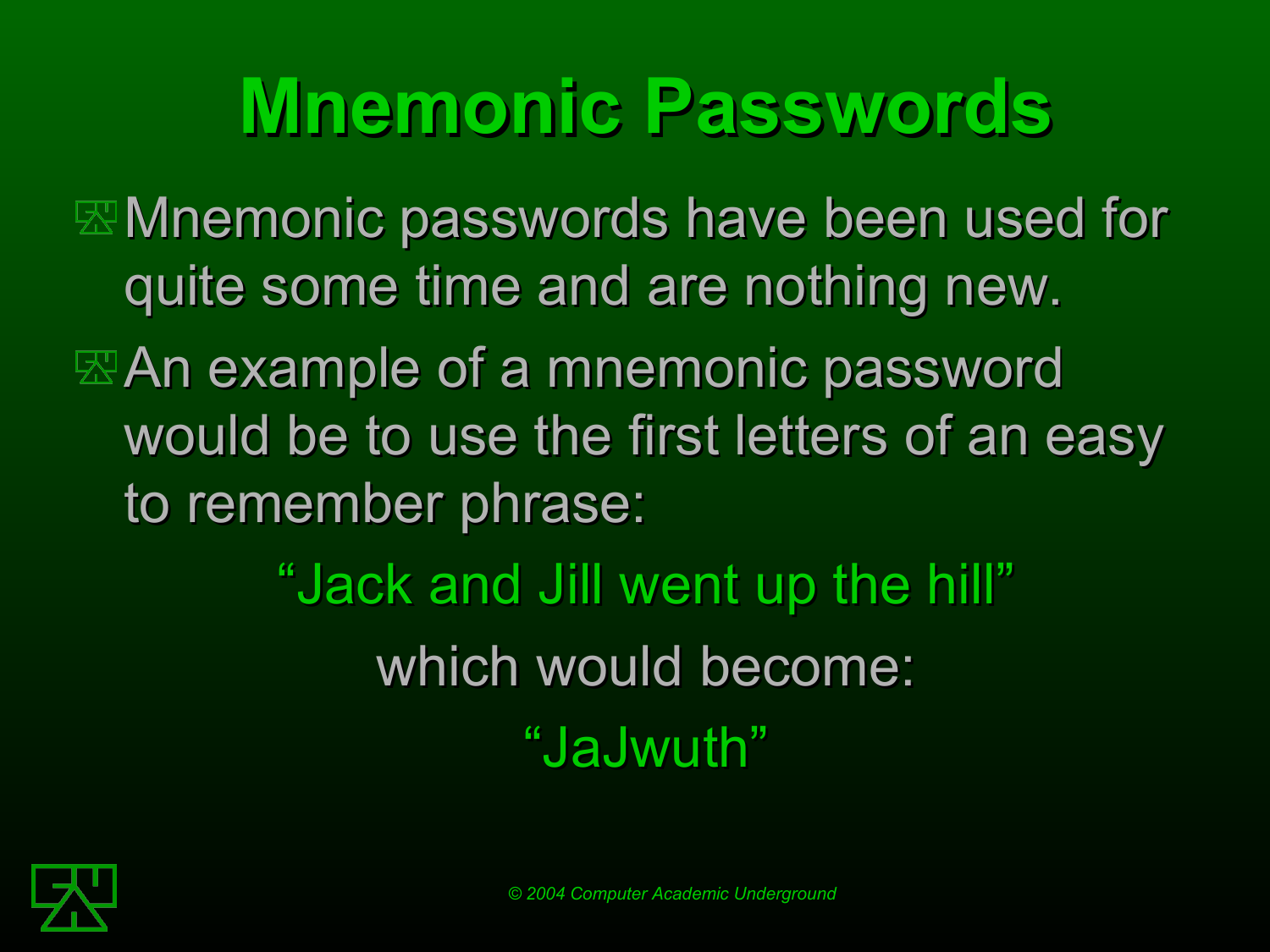#### **The Problem With Mnemonic Passwords**

- $\mathbb Z$  In order for mnemonic passwords to be effective, the original phrase must be easy to remember
- **Easy to remember phrases generally don't** contain non-alphanumeric or special characters and may yield passwords that are not very complex
- **EX** Mnemonic passwords might be reused across multiple systems; a user would still have to remember a unique phrase per system

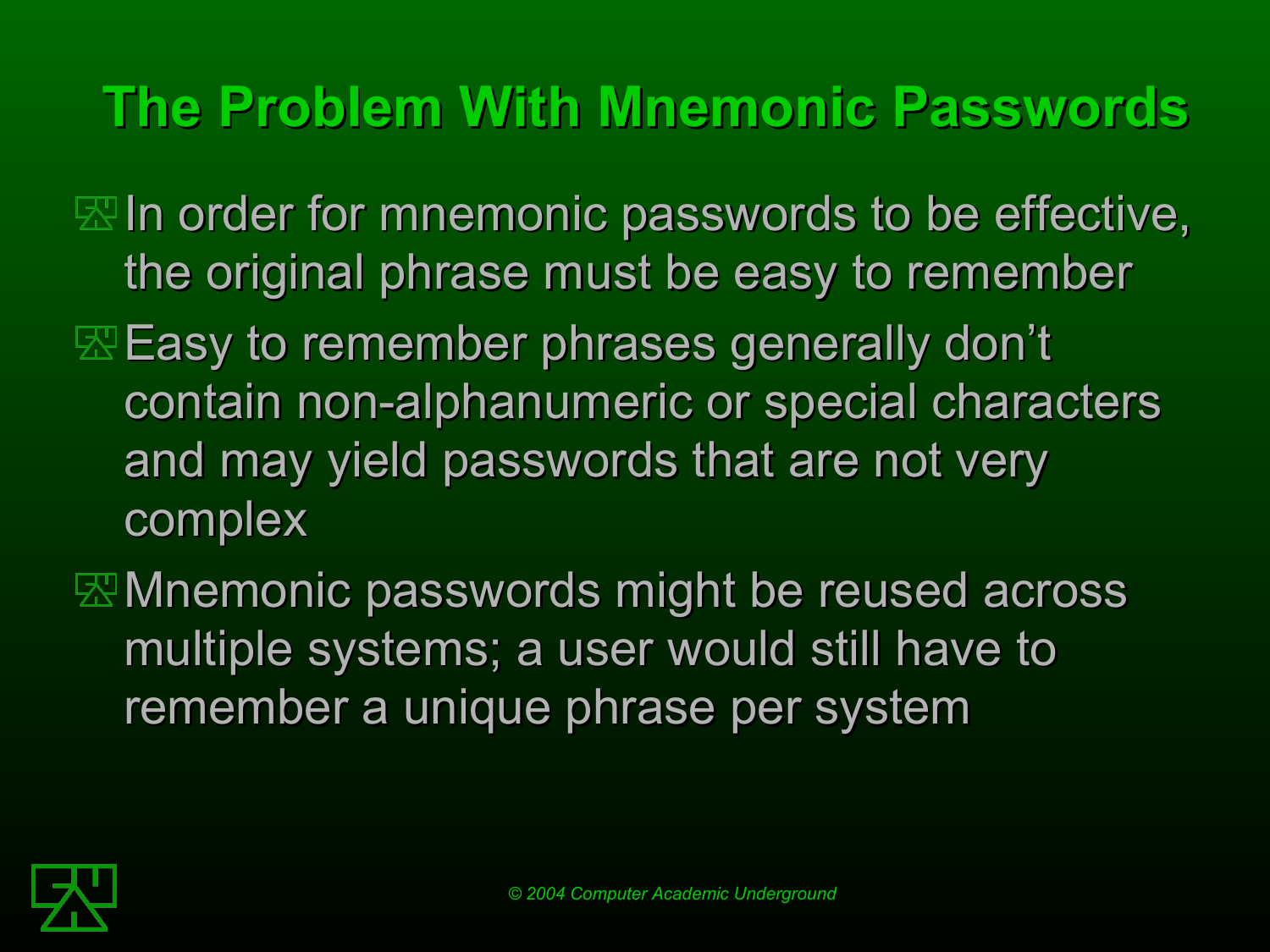#### **More Secure Mnemonic Passwords**

MSMPs<sup>2</sup> are passwords that are derived from simple passwords that the user will easily remember but that use mnemonic substitutions to give the password a more random quality.

#### $\mathbb{E}$  **"l33t-sp34k"ing your password is a simple** example of this:

#### beerbash > b33rb4sh catwoman > c@w0m4n

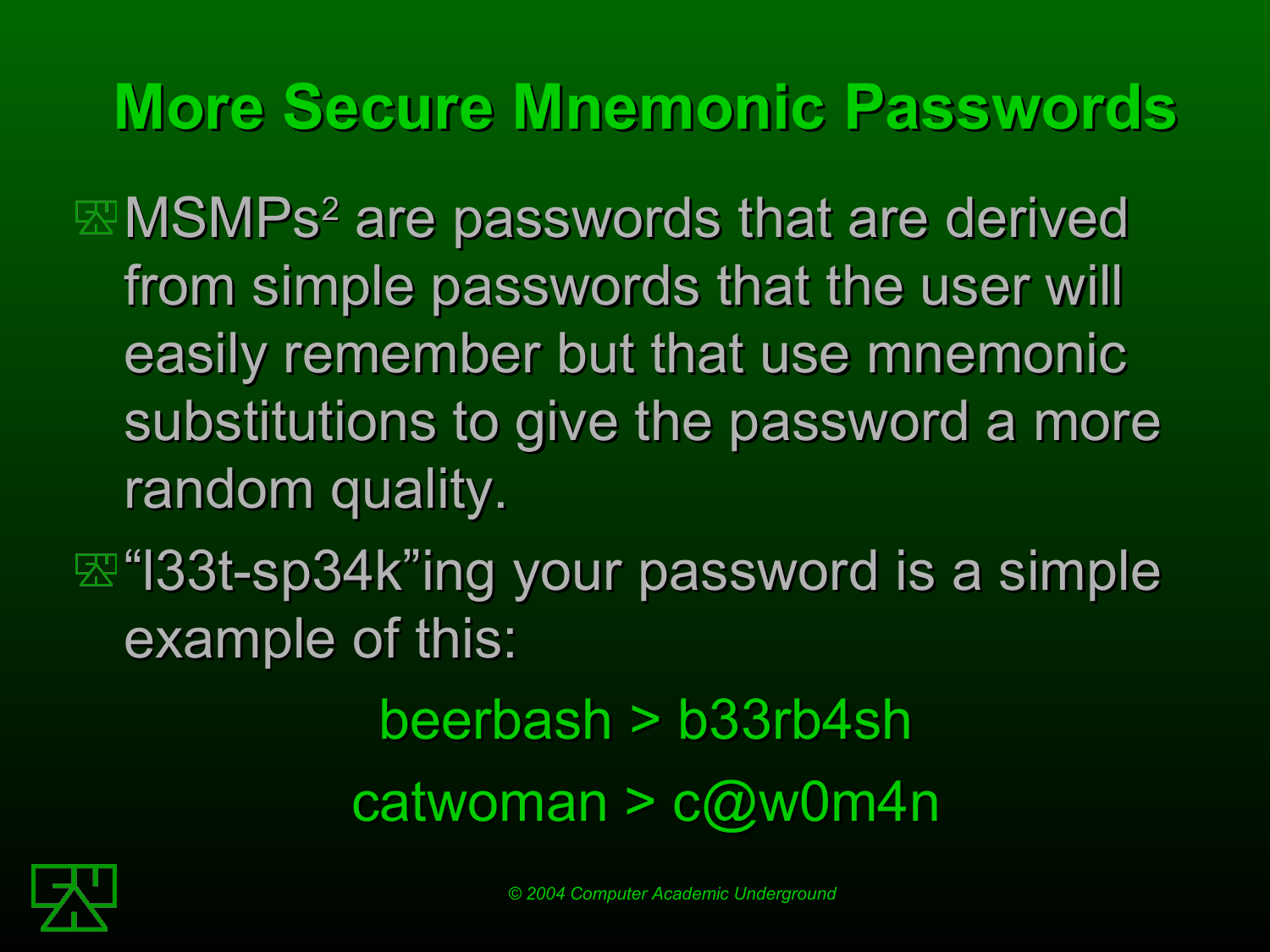## **The Problem with MSMPs**

**ENot all passwords can be easily** transformed, limiting either choice of available passwords or the password's pseudo-randomness

 $E$  Passwords might be reused across multiple systems; a user would still have to remember a unique MSMP per system

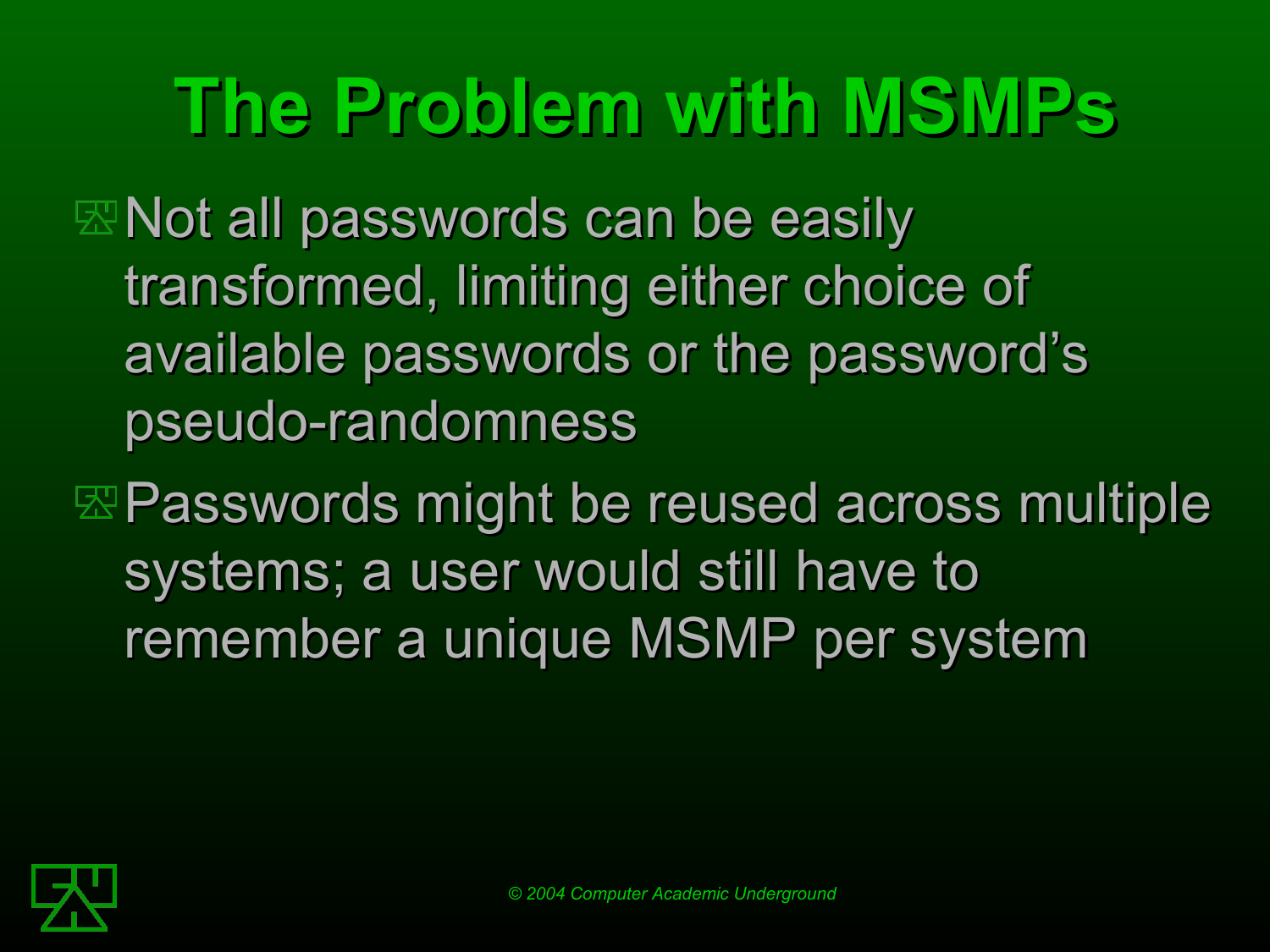## **Pass Phrases**

**EXPass phrases are essentially the root of** mnemonic passwords

 $\mathbb Z$  They are easy to remember

**EXPass phrases are much longer and therefore take** more time to brute-force than mnemonic passwords

**EXPass phrases are generally more complex than** mnemonic passwords because they usually contain spaces, capitol and lowercase letters, and occasionally special characters, punctuation, or numbers

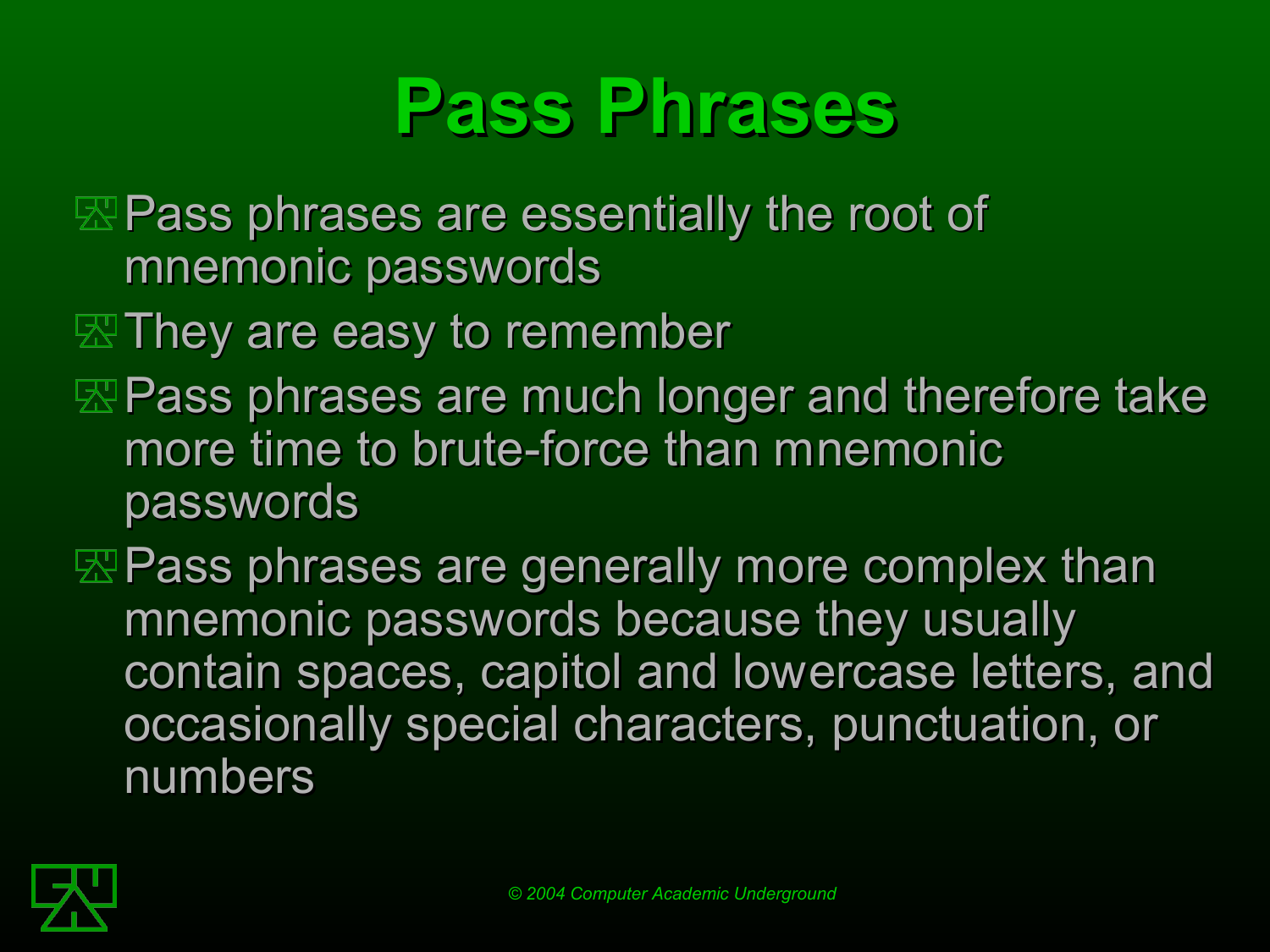## **The Problem With Pass Phrases**

 $\mathbb Z$  Many systems don't support lengthy authentication tokens, thus pass phrases are not usable consistently

 $\mathbb{E}$  Pass phrases might be reused across multiple systems; a user would still have to remember a unique pass phrase per system

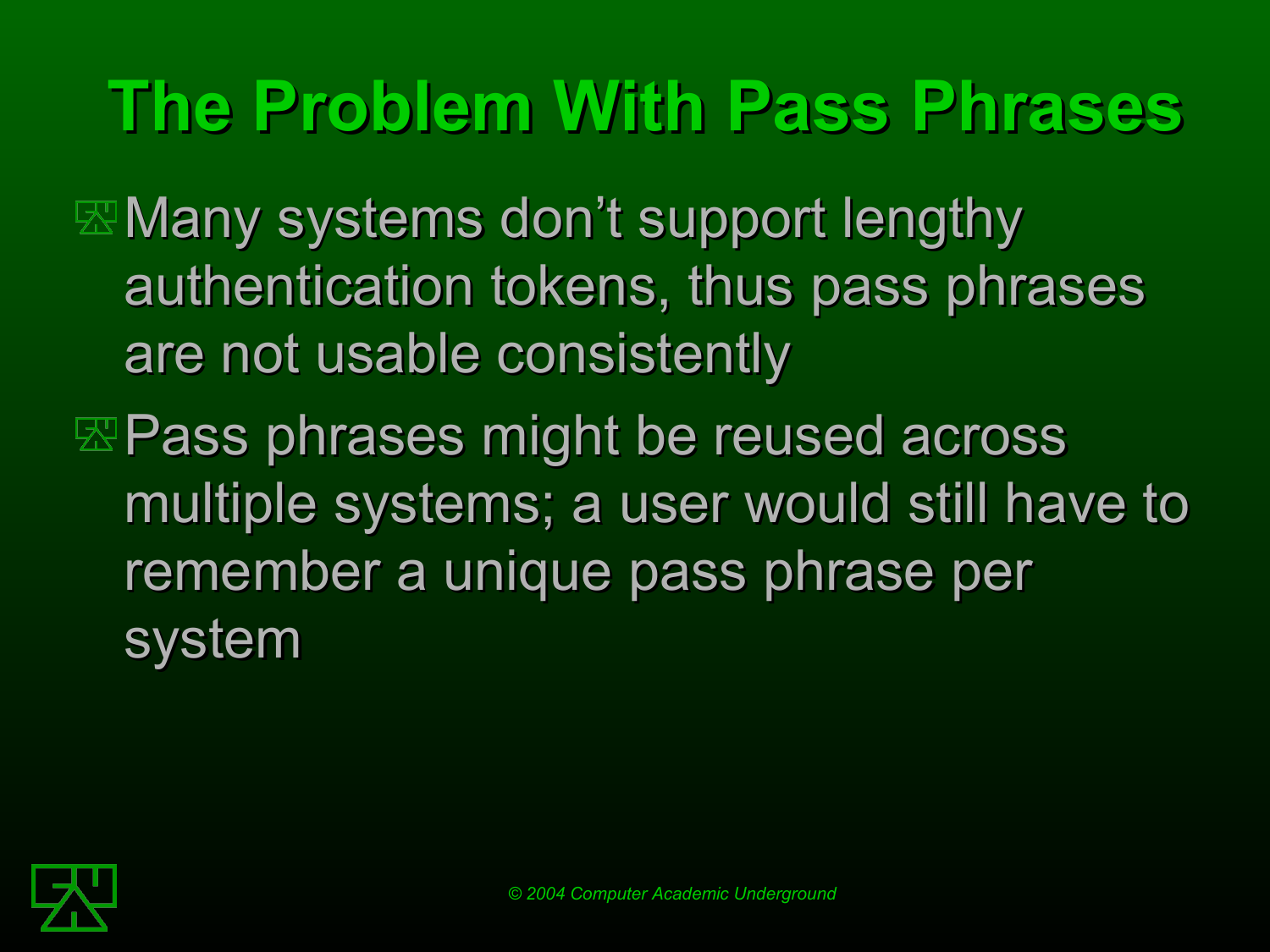# **Mnemonic Password Algorithms**

(Why you're attending this presentation)

*© 2004 Computer Academic Underground*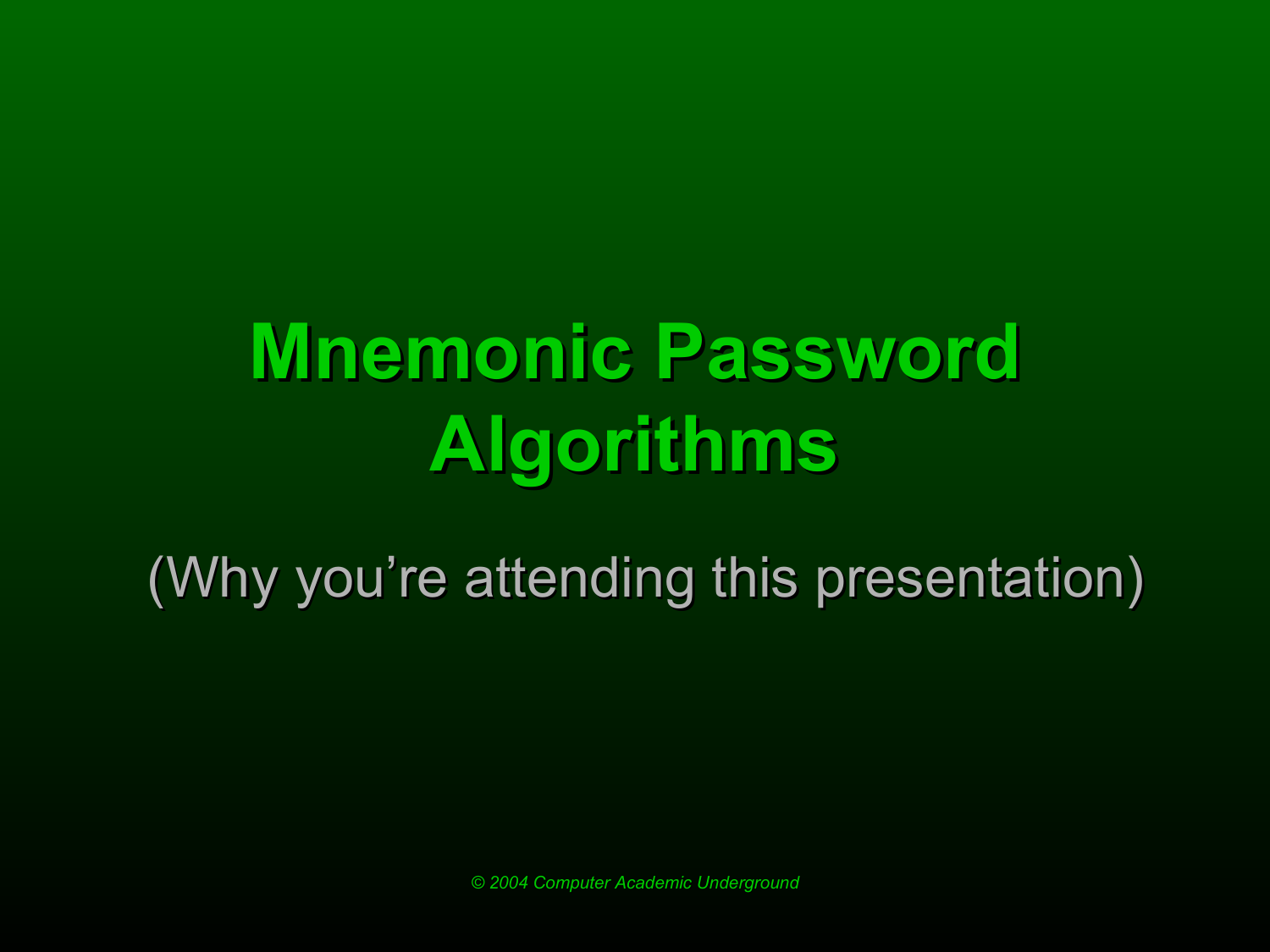## **Mnemonic Password Algorithms**

#### $\mathbb E$  Given a well designed MPA, the resultant password can be:

- A seemingly random string of characters
- **EVery complex and hard to crack**
- $\mathbb E$  Easy to construct via memory of just the algorithm and knowledge of the target authenticating system
- $\mathbb E$  Unique for each user, class of access, and system the user is authenticating to

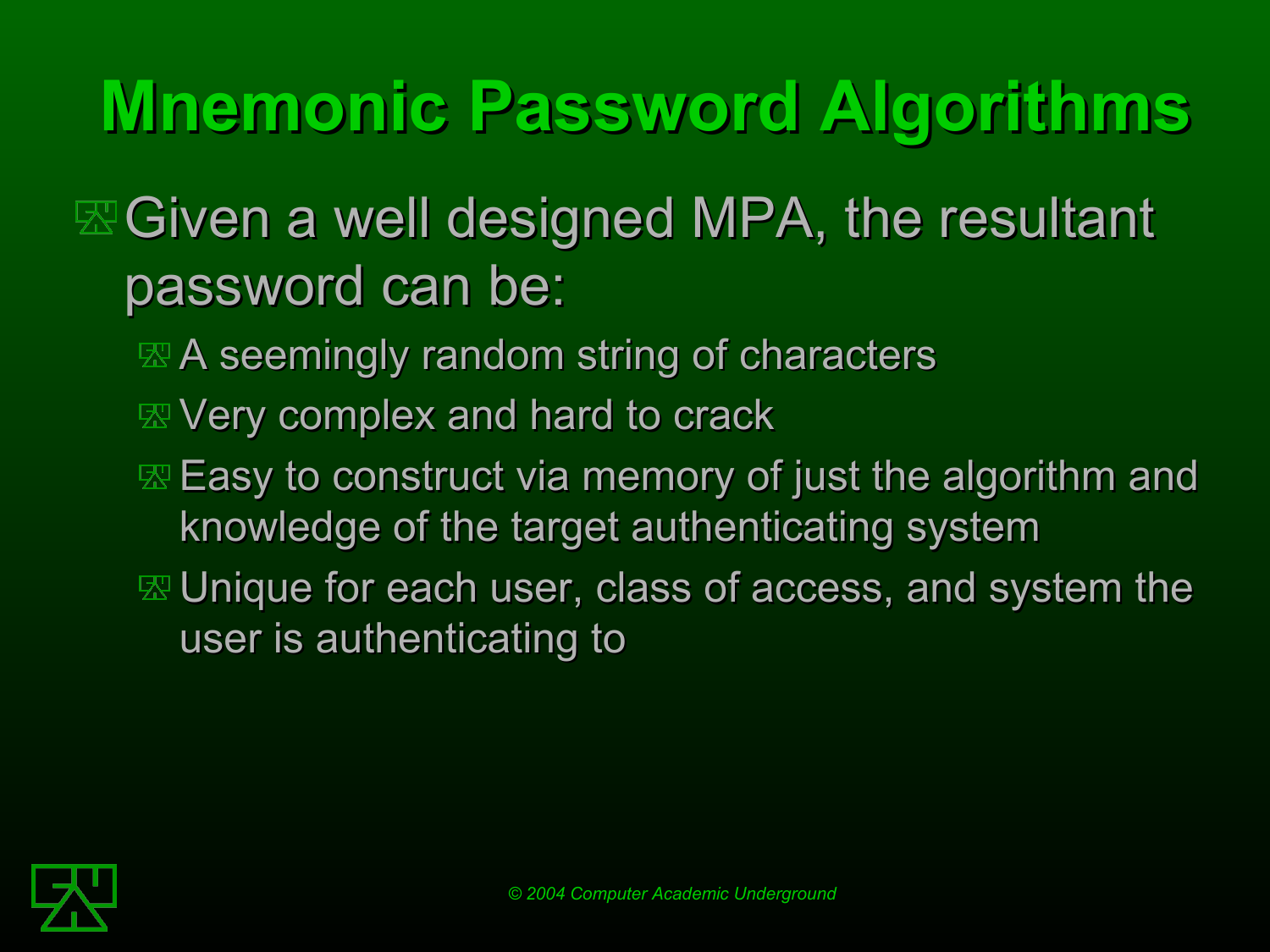# **Algorithm Syntax**

- $\mathbb E$  For the purposes of this presentation, the following algorithm syntax will be used:
	- <X> : An element, where <X> is meant to be replaced by something known
	- $\mathbb{E}$  | : (pipe) When used within angle brackets (< and >), represents an OR value choice

**EXAII** other characters are literal

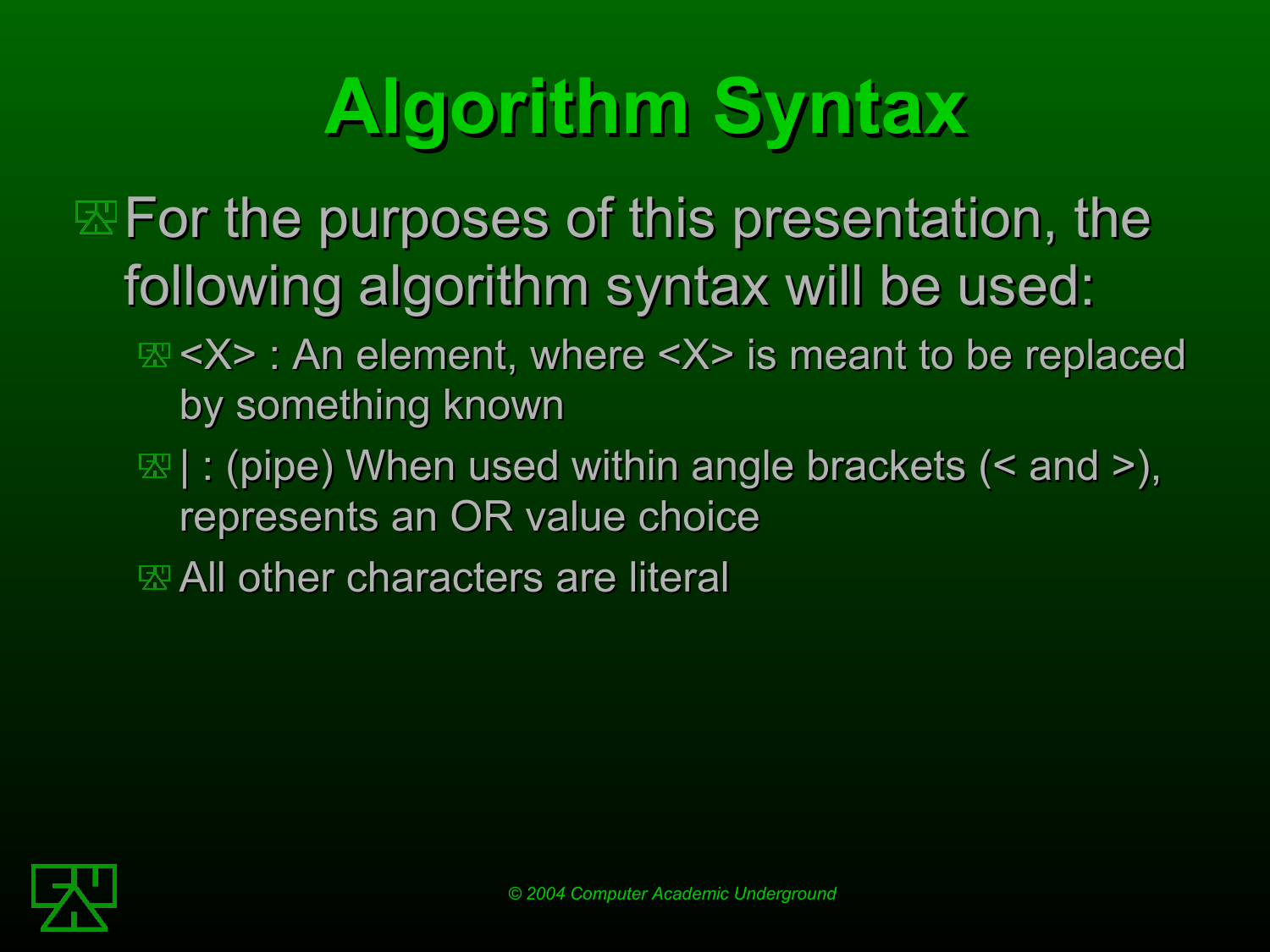# **A Simple Algorithm**

**EXEIT First we'll look at a very simple MPA to** demonstrate the concept

 $\mathbb E$  Given the user authenticating and the system being authenticated to, we could construct an algorithm like this:

<user>!<hostname|lastoctet>

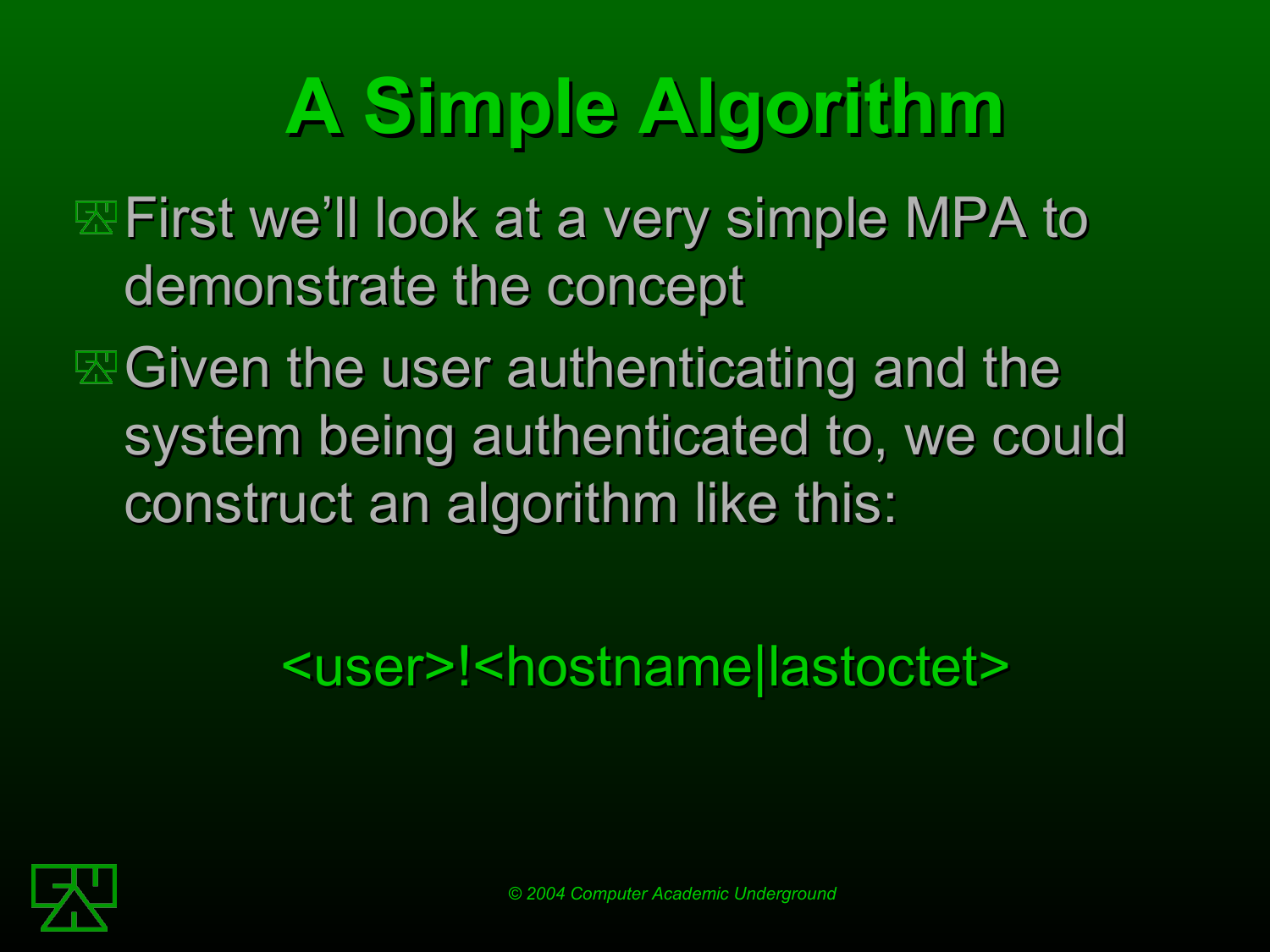**<user>!<hostname|lastoctet> EXThis MPA would yield passwords such as:** druid!neo (druid@neo.jpl.nasa.gov) intropy!intropy (intropy@intropy.net) thegnome!nmrc (thegnome@nmrc.org) druid!33 (druid@10.0.0.33) etc…

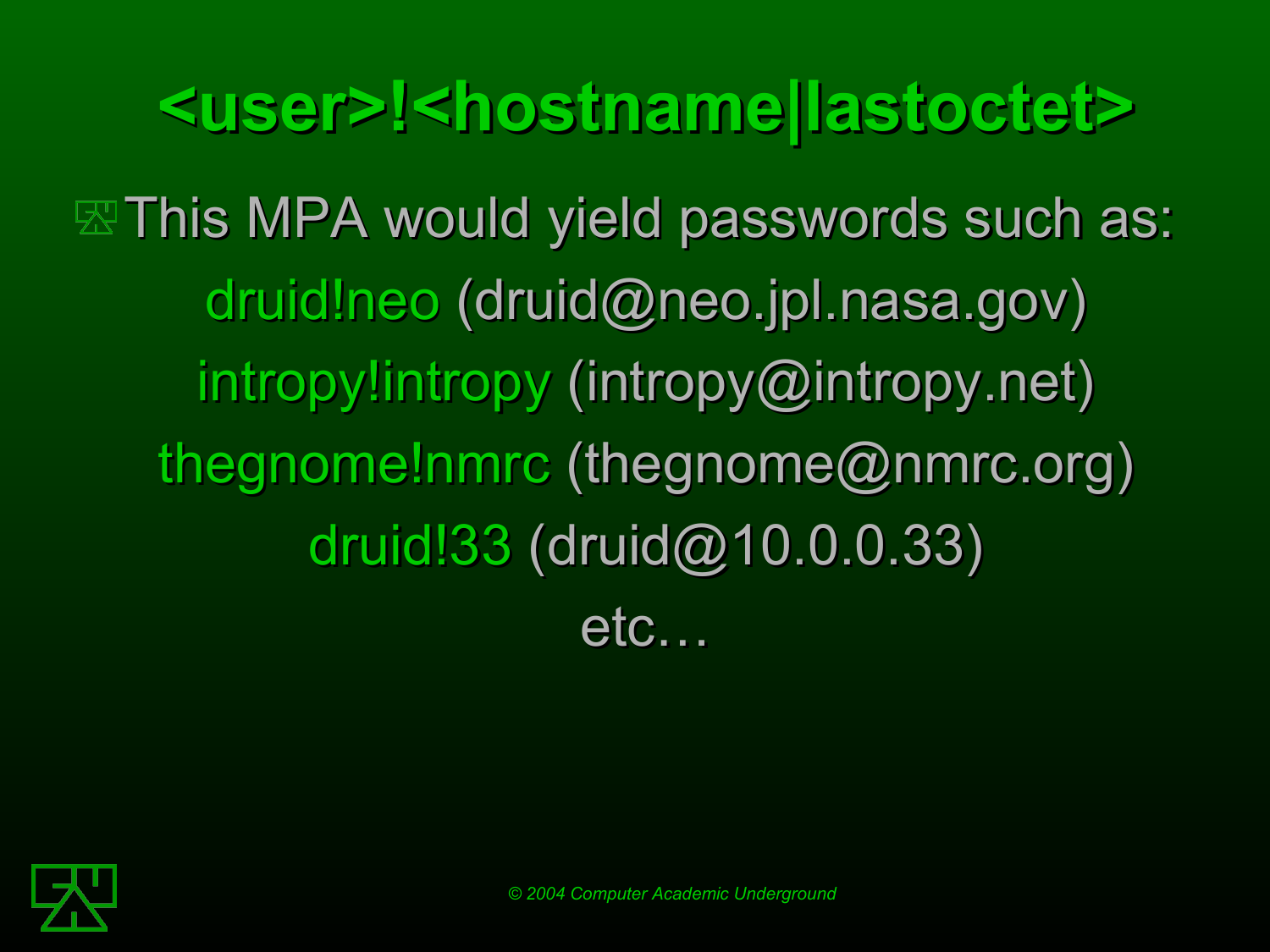### **<user>!<hostname|firstoctet>**

**EXThis MPA generally creates adequately** long passwords and contains a special character, however:

**EX The passwords are not very complex** 

- $\mathbb{E}$  **Containing the full username and hostname may make** the passwords easy to crack
- **EX The passwords may not be unique per system**
- **EX The passwords are variable length and not guaranteed** to meet password length requirements

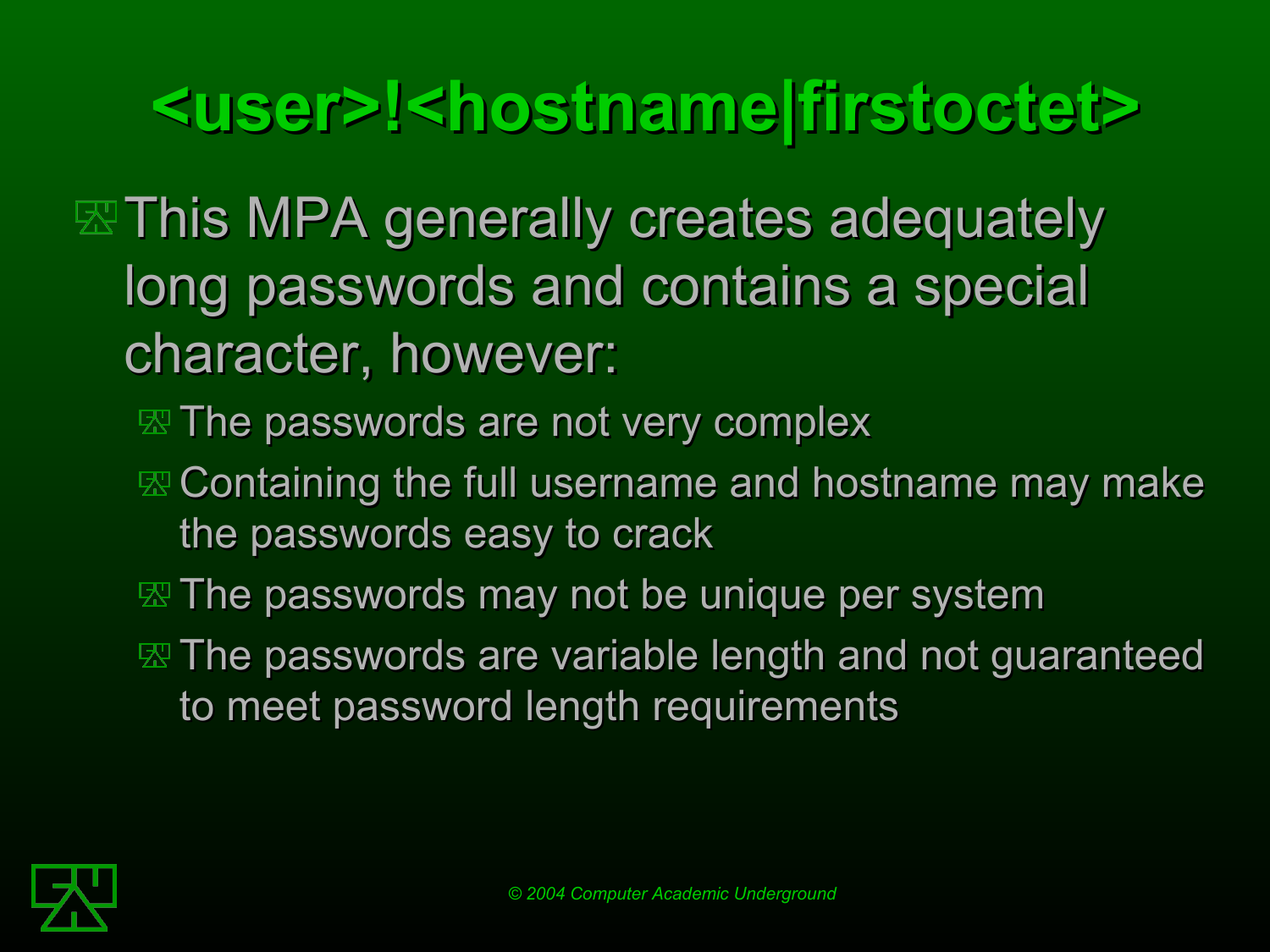## **A More Complex MPA**

 $\mathbb Z$  Next we'll look at a slightly more complex MPA. Given the user authenticating and the system being authenticated to, we could construct an algorithm like this:

#### <u>!<h>.<d>

#### $\mathbb Z$  In this algorithm:

- **EX**</u> <u> represents the first letter of the username
- $\mathbb{E}$  <h> represents the first letter of the hostname or first number of the first address octet
- $\mathbb{E}<$ d> represents the first letters of the remaining domain name parts or first numbers of the remaining address octets concatenated together.

We also added another special character, the '.' between <h> and <d>

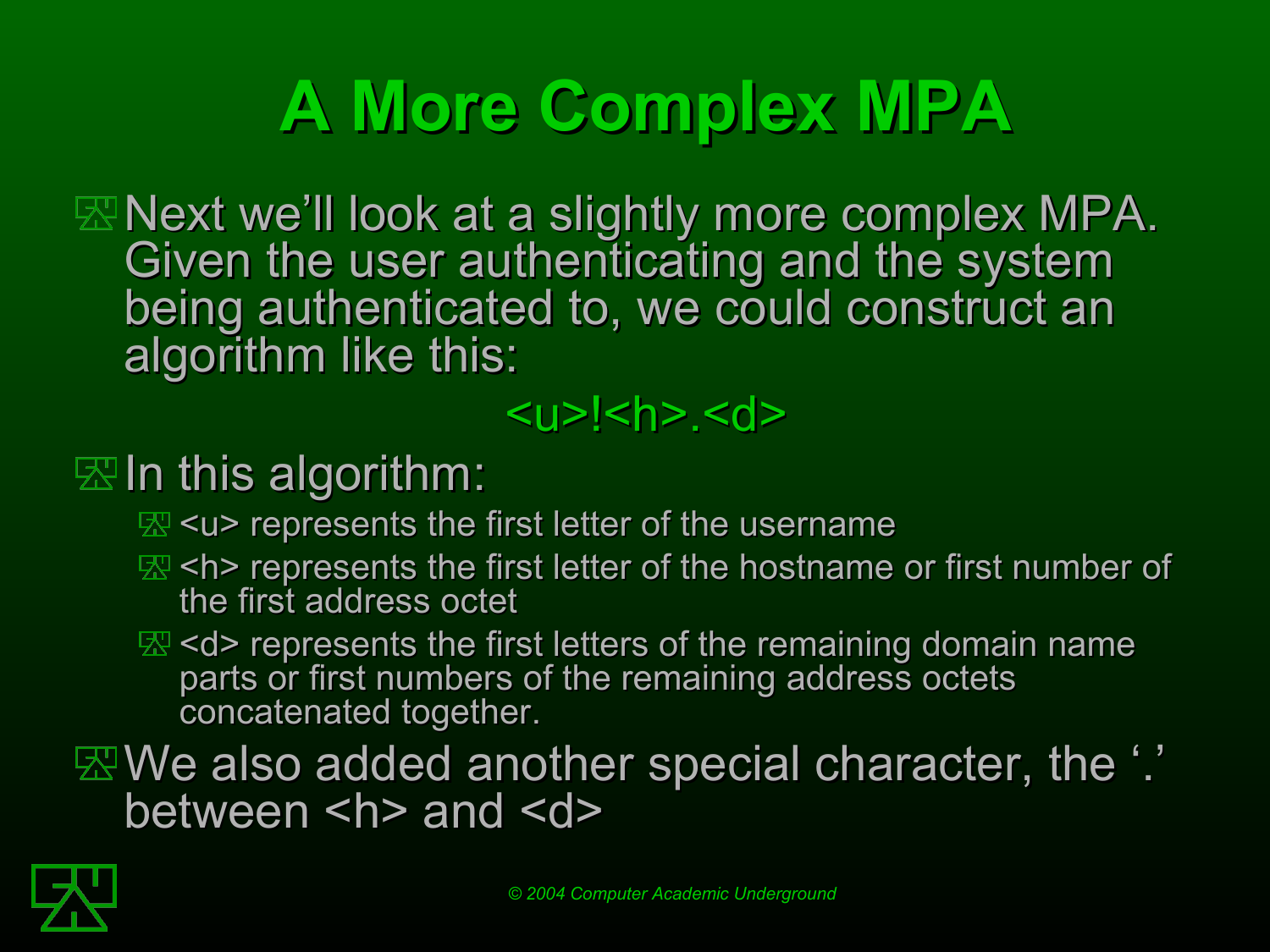#### <u>!<h>.<d>

**EXThis MPA would yield passwords such as:** d!n.jng (druid@neo.jpl.nasa.gov) i!i.n (intropy@intropy.net) t!n.o (thegnome@nmrc.org) d!1.003 (druid@10.0.0.33) etc…

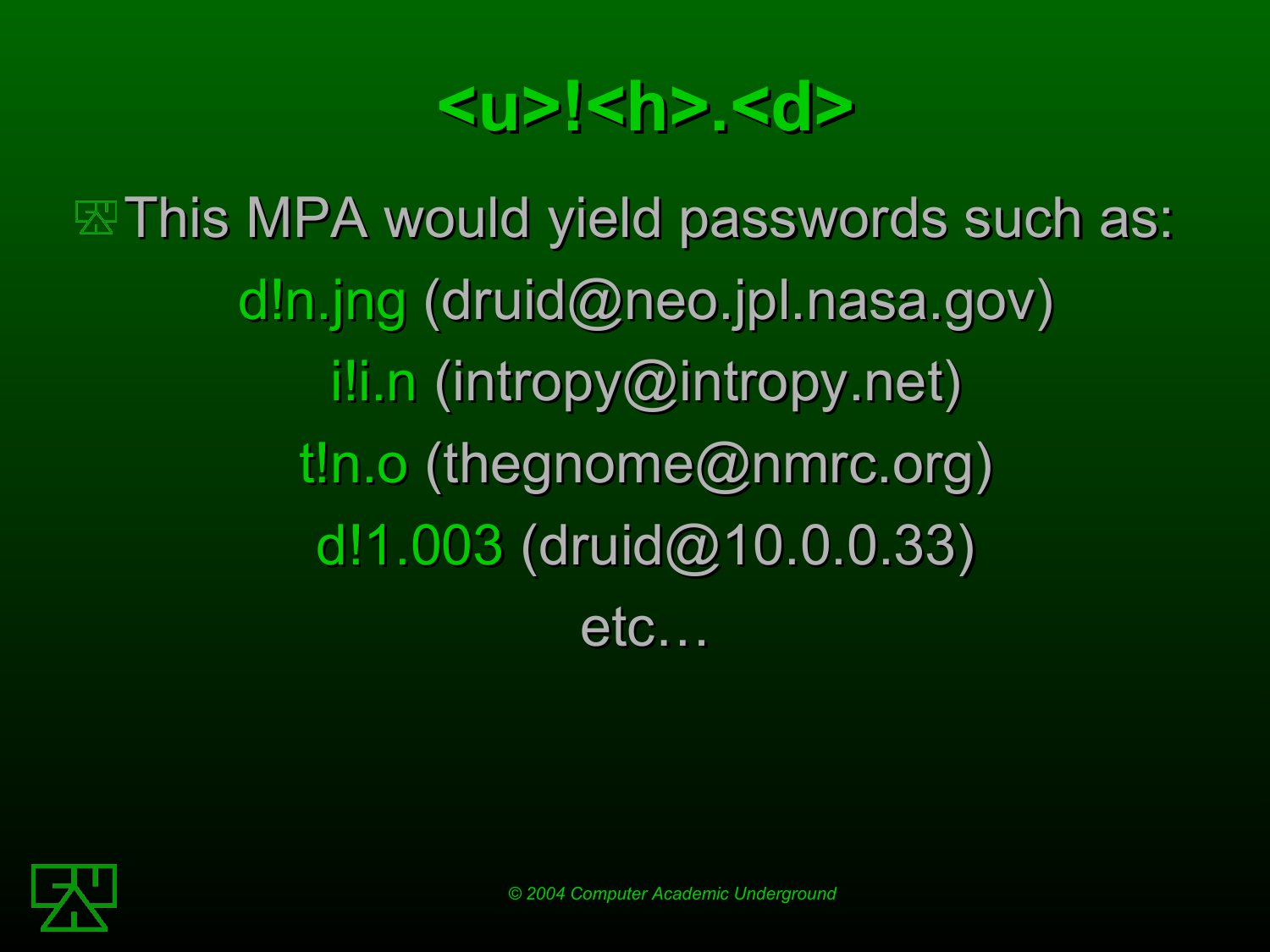#### <u>!<h>.<d></u>

**EXThis MPA creates fairly complex passwords** and contains two special characters, however:

The passwords are variable length and not guaranteed to meet minimum password length requirements  $\mathbb E$  The MPA is beginning to become complex and may not be easily remembered

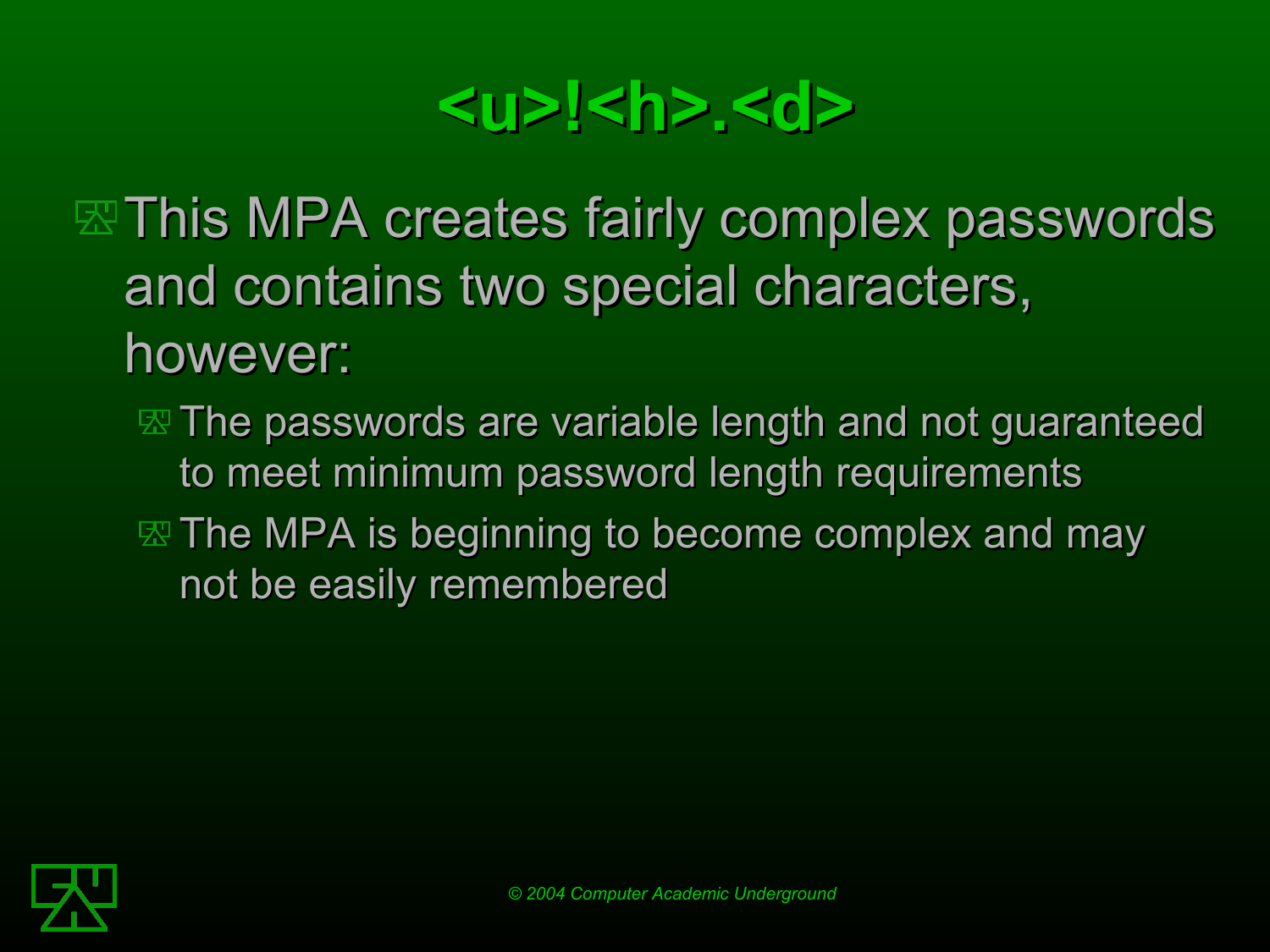## **MPA Design Goals**

 $\mathbb E$  Contain enough elements to always yield a minimum password length

- $\mathbb E$  Contain enough complex elements such as capitol letters and special characters to yield a complex password
- **Elements must be unique enough to yield a** unique password per system
- $E$  Elements must be easy to remember for the user

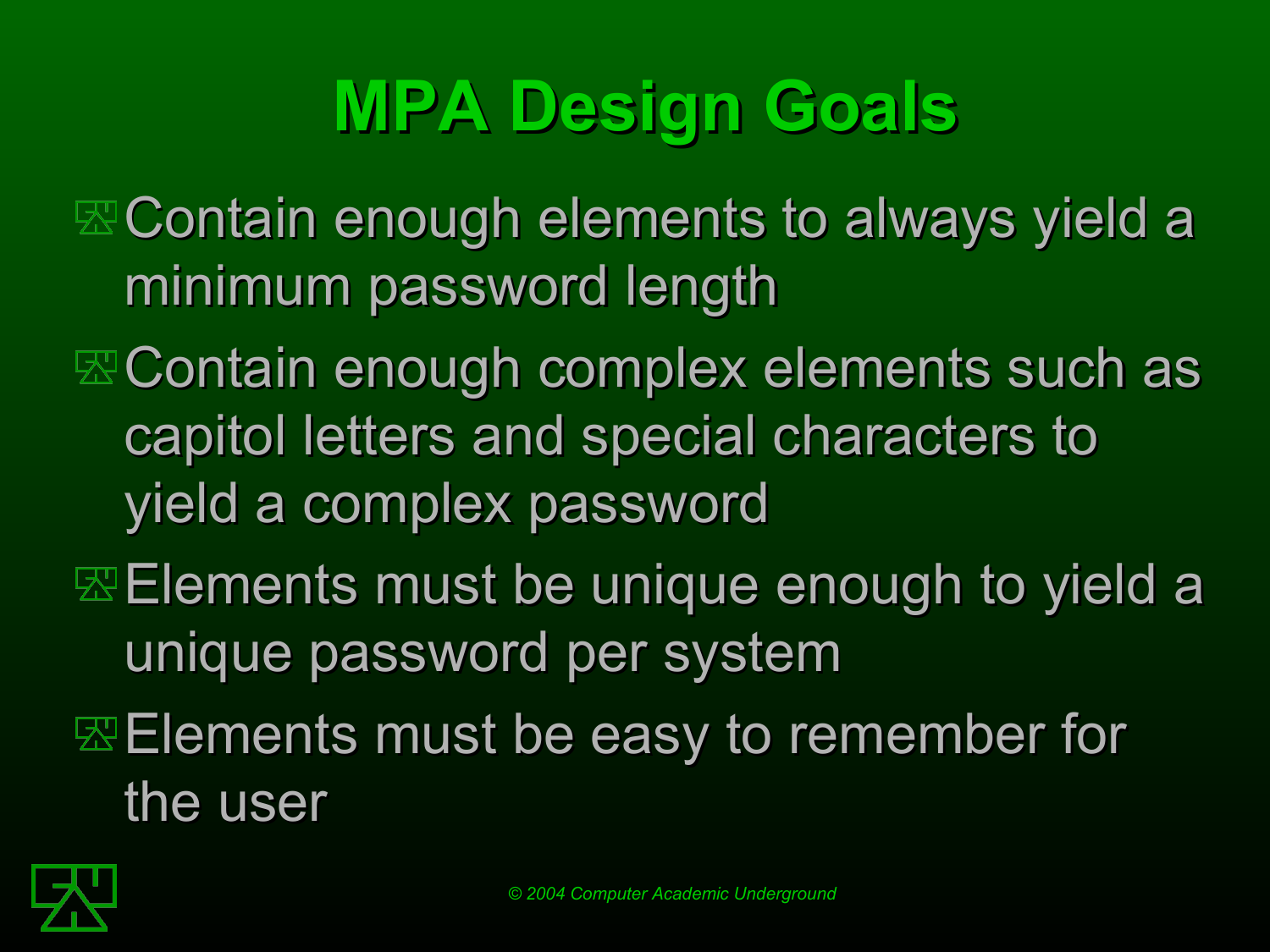## **Meeting the Design Goals**

 $\mathbb Z$ An adequately complex and easy to remember MPA may be something like this:

#### <u>@<h>.<d>;</u>

 $\mathbb Z$  In this algorithm:

E subgive represents the first letter of the username</u>

**E <h>** represents the first letter of the hostname or first number of the first address octet

 $\mathbb{E}$  **<d> represents the last letter of the domain name or** last number of the last address octet

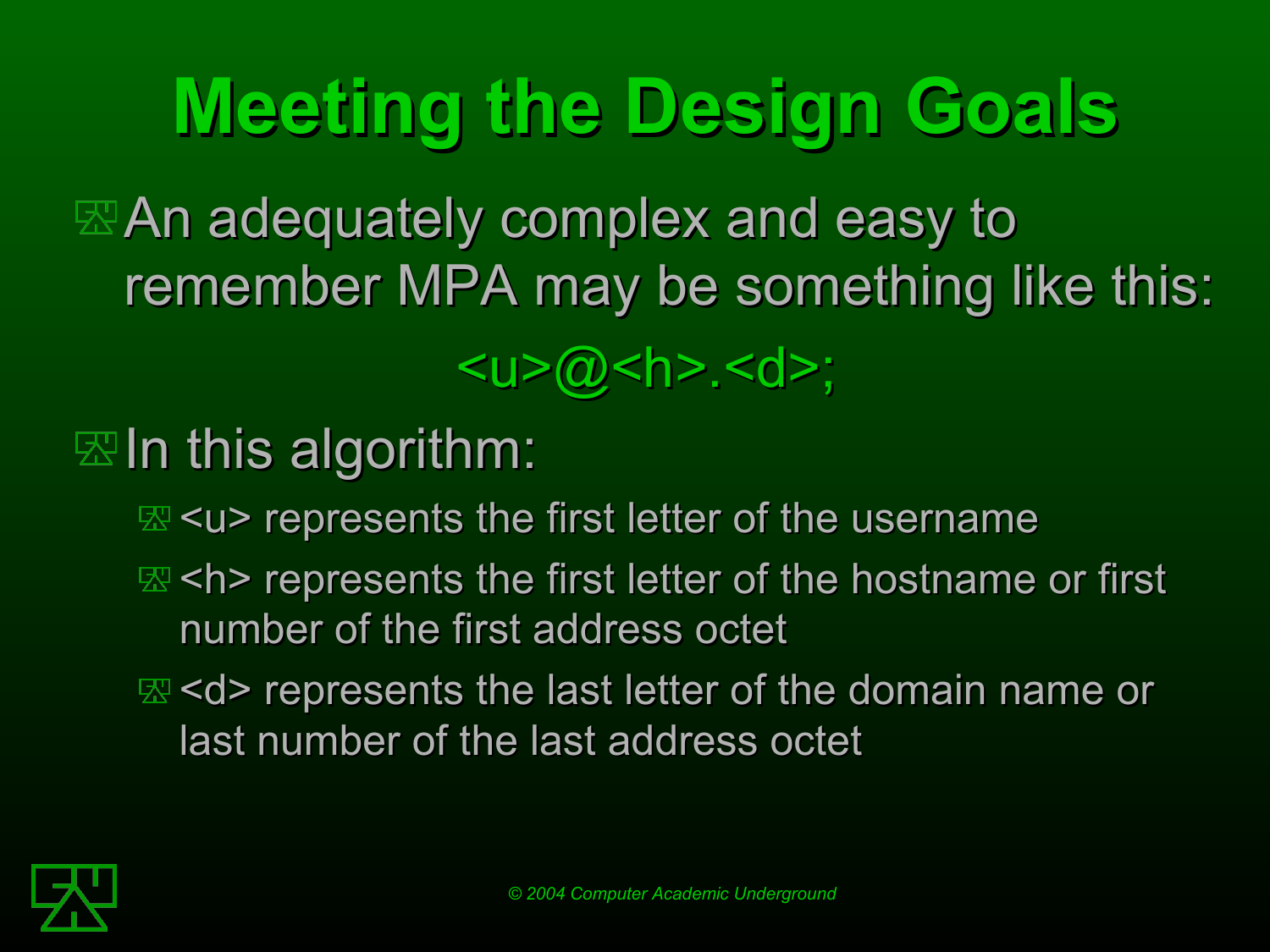**<u>@<h>.<d>;**

**EXThis MPA would yield passwords such as:**  $d@n.v; (druid@neo.jpl.nasa.gov)$ i@i.t; (intropy@intropy.net)  $t@n.g;$  (thegnome@nmrc.org) d@1.3; (druid@10.0.0.33) etc…

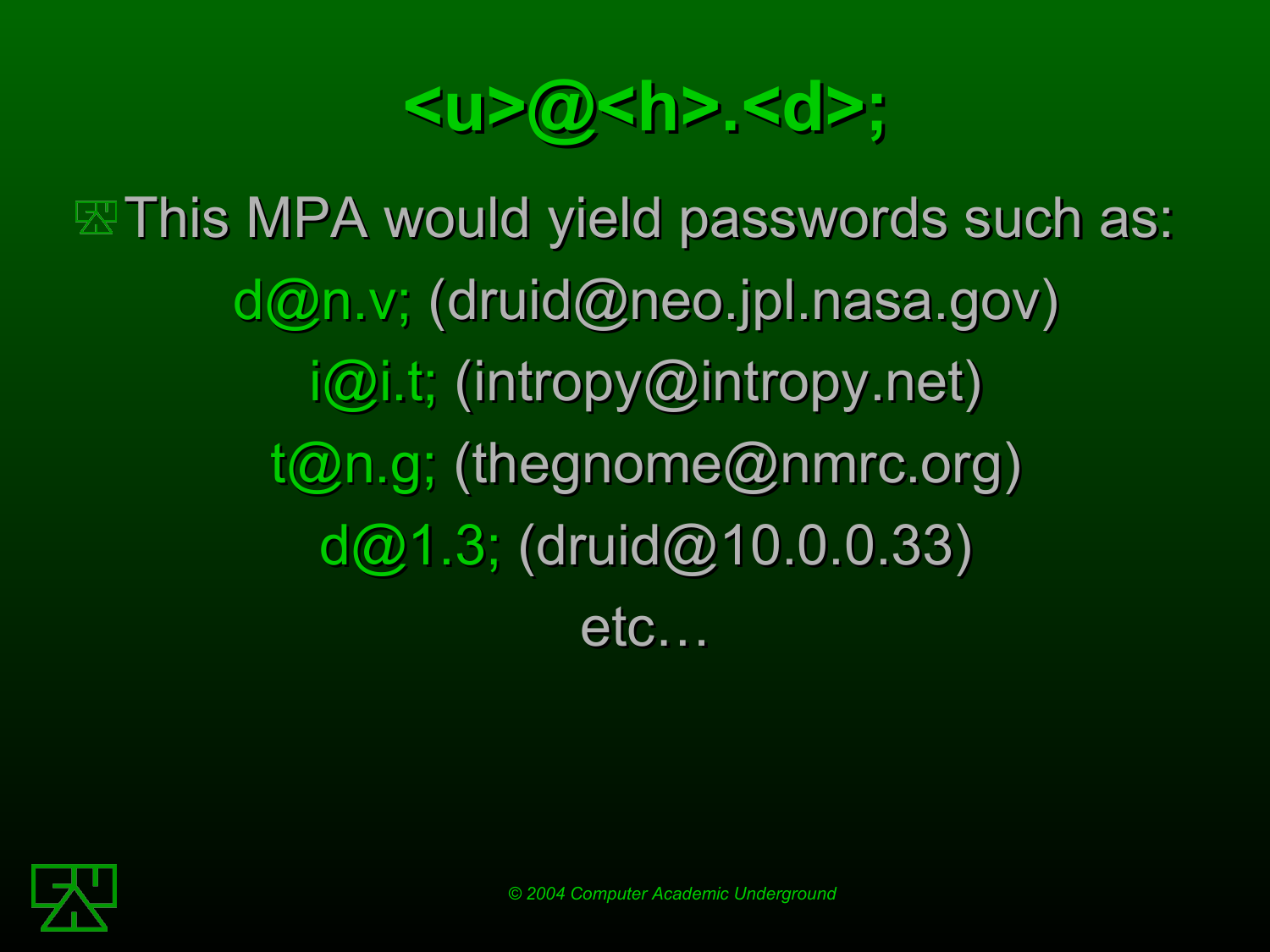#### **<u>@<h>.<d>;**

- **EXThis MPA creates adequately complex** passwords and contains multiple special characters
- $\mathbb Z$ This MPA always creates passwords 6 characters in length
- $\mathbb E$  The MPA is fairly easy to remember:
	- The elements read in a natural way: "user at host dot domain"
	- $\mathbb E$  It was designed by a C programmer, who will be able to remember to put a ';' at the end.

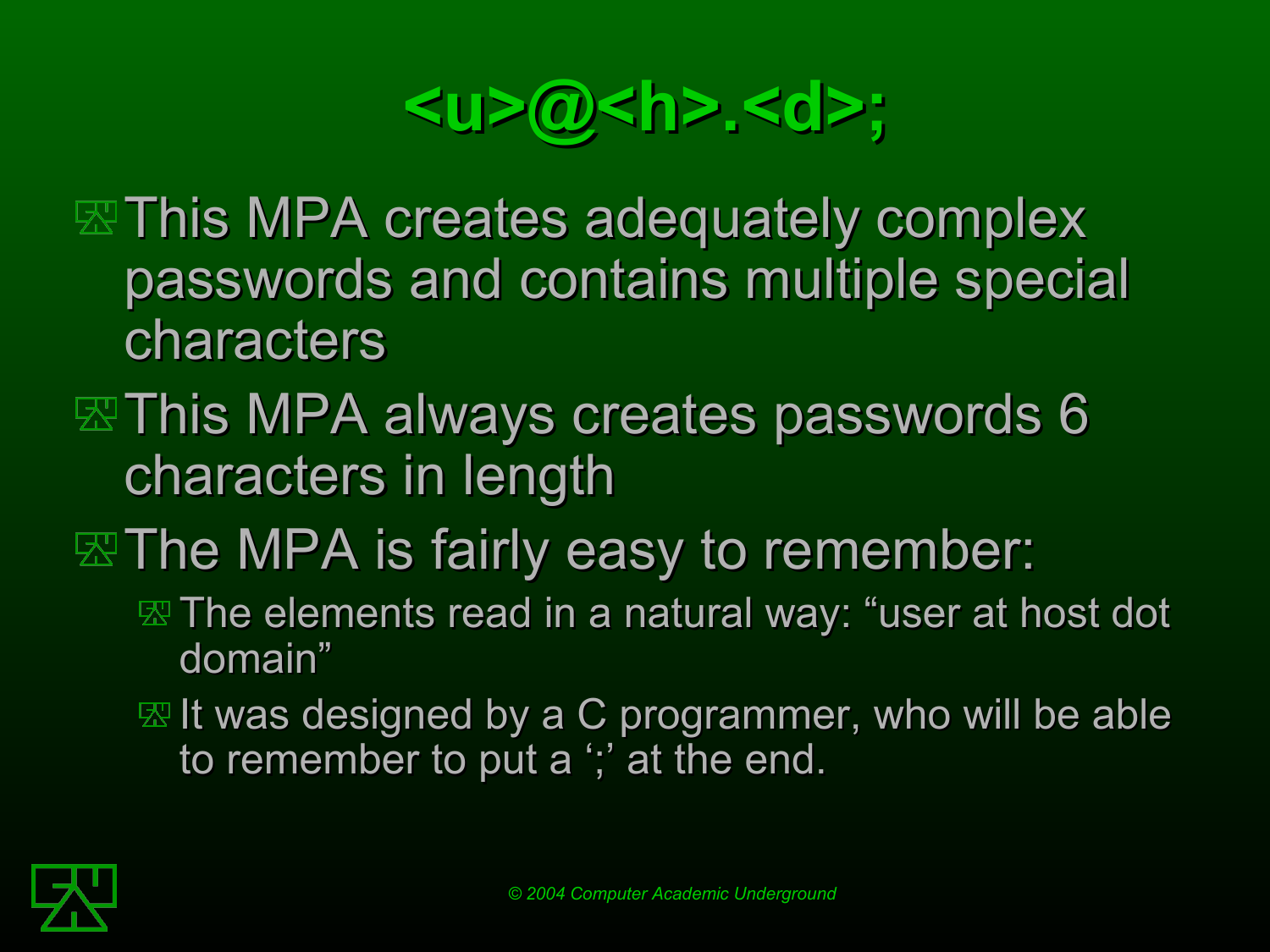**Even More Complexity**

**EXI You can make your MPA's output even** more complex with a few simple techniques:

- **EXA** Repeating Elements
- Variable Elements
- **EX Rotating and Incrementing Elements**

 $\mathbb E$  These techniques may make the MPA harder to remember, so use sparingly

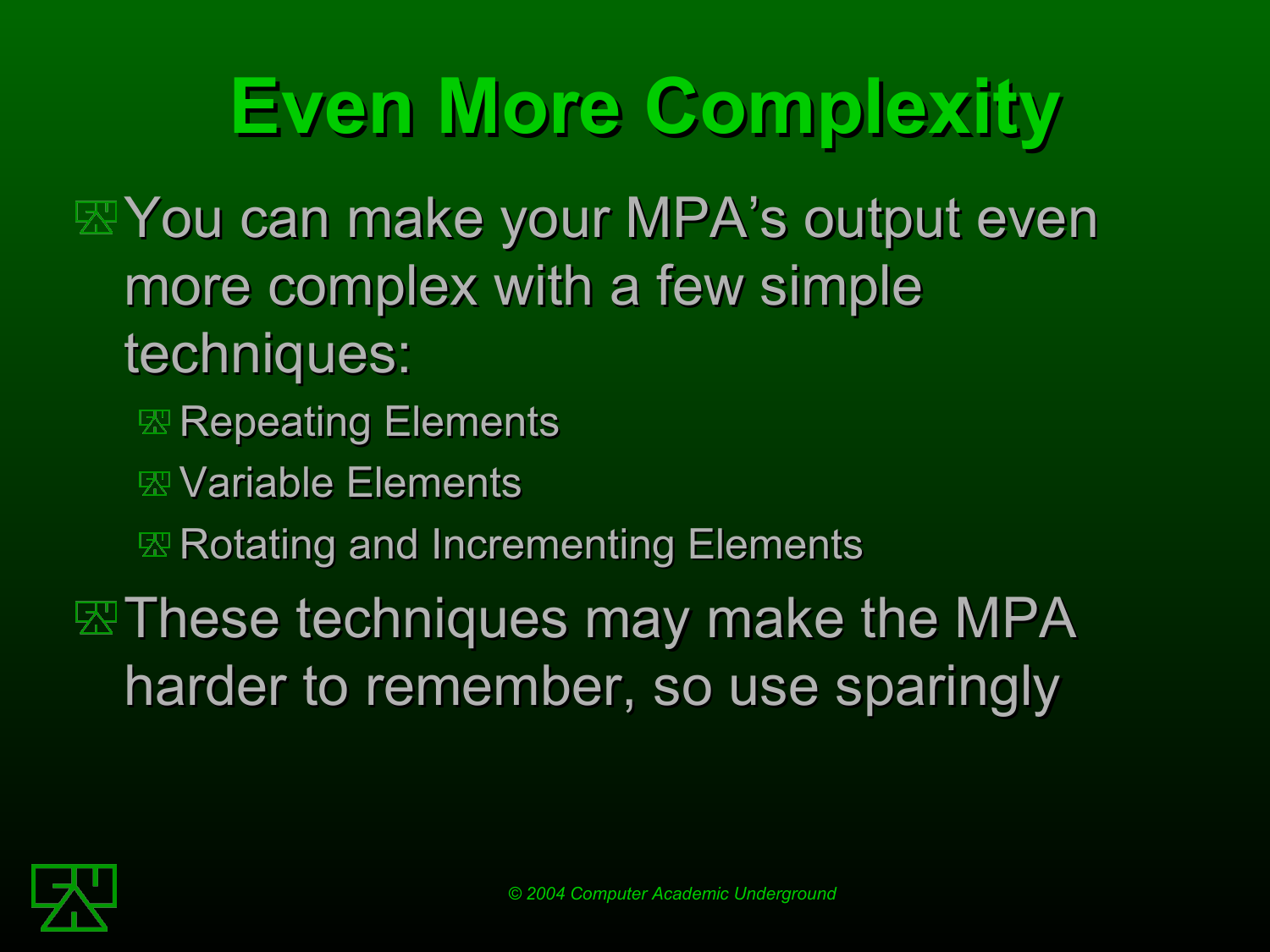## **Repeating Elements**

- **EXI Your MPA can generate longer and even** more complex passwords by repeating elements
- $\mathbb Z$  For example, you may want to repeat an element such as the first letter of the hostname:

 $\langle u \rangle$   $\langle a \rangle$   $\langle h \rangle$   $\langle h \rangle$   $\langle d \rangle$ ;

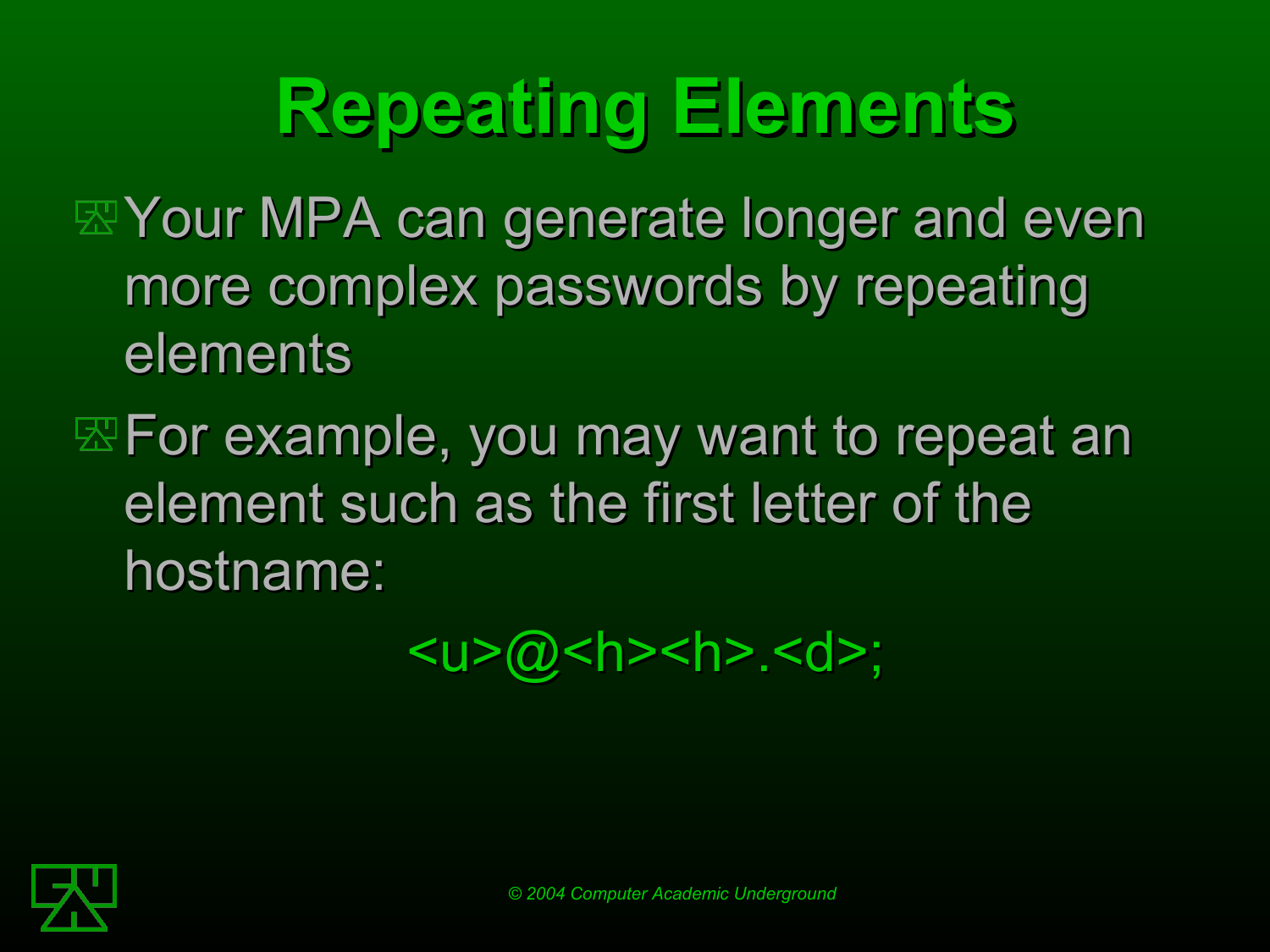## **Variable Elements**

- **EYour MPA can generate even more** complex passwords by including variable elements
- $E = F$  For example, you may want to include an element indicating whether the target system is personal or business by adding the characters 'p:' or 'p:' or 'b:' to the beginning of 'b:' to the beginning of the algorithm:

<p|b>:<u>@<h>.<d>;

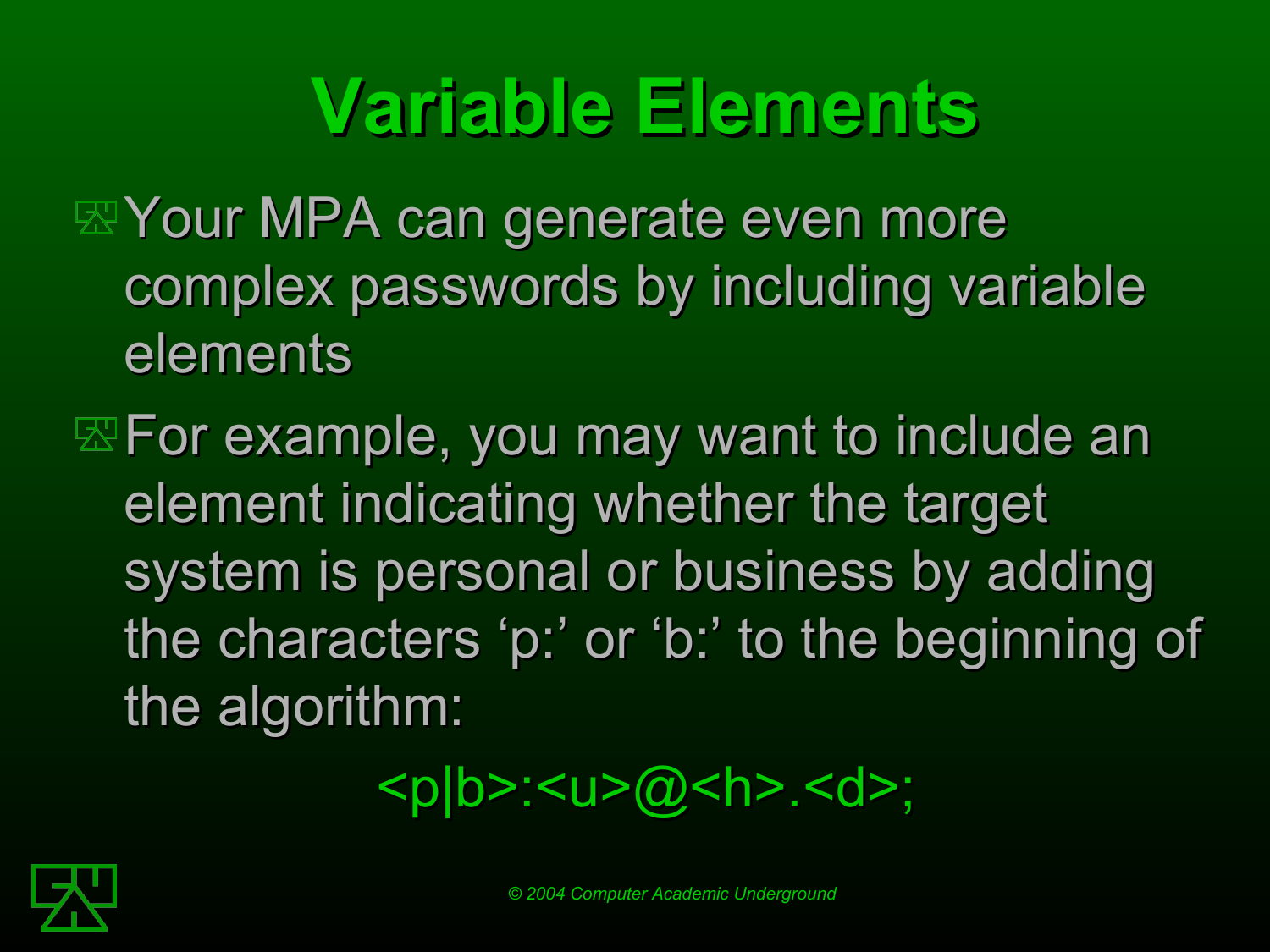## **Variable Elements (cont.)**

 $\mathbb Z$  To take the previous example even further, let's say you are perform contract administration work for multiple entities. The variable element could be the first letter of the system's managing entity:

<x>:<u>@<h>.<d>;

#### $\mathbb{E}$  could be:

**Expersonal: p EXXON-Mobil: E 図** dc214: d

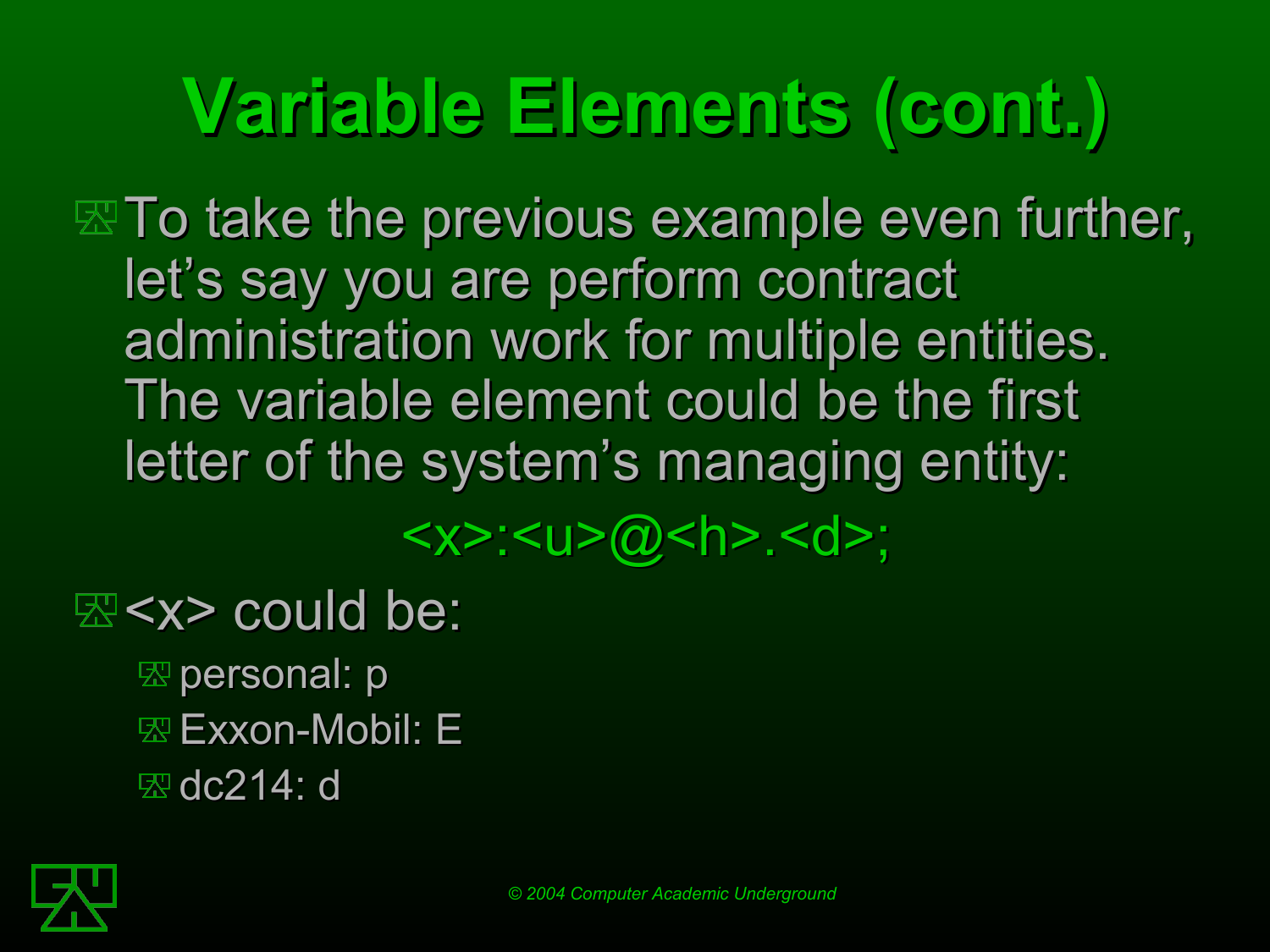# **Variable Elements (cont.)**

- Variable elements can be used to differentiate between classes of access
- **EXIF** or example, using the same algorithm for superuser and normal-user access on the same system may result in passwords that have only minor differences
- **EXAdding a variable element helps to mitigate this** similarity. By adding the characters '0:' (superuser) or '1:' (normal-user) to the beginning of the algorithm, we can increase complexity and identify class of access:

<0|1>:<u>@<h>.<d>;

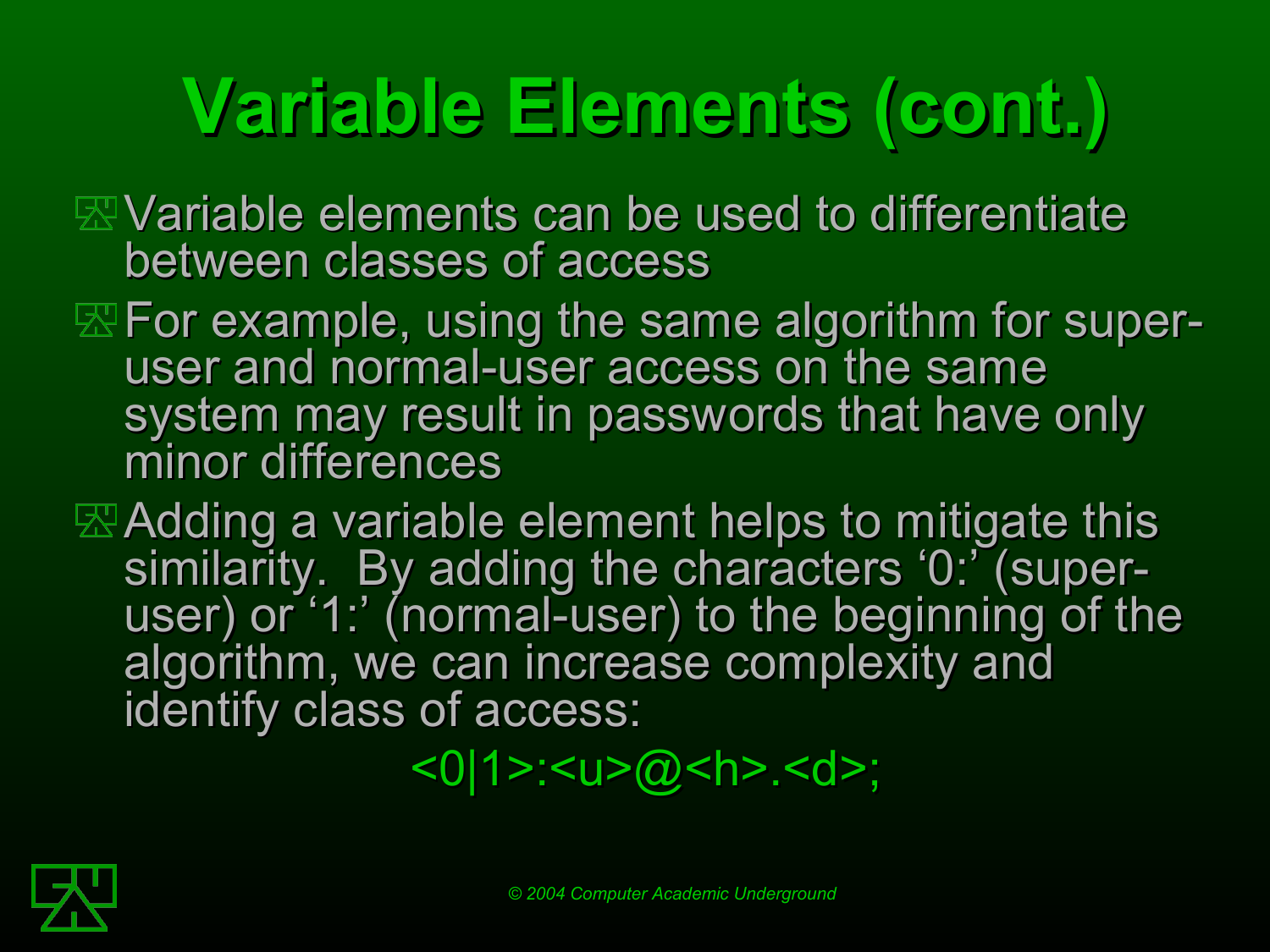### **Rotating and Incrementing Elements**

**EX** You can use rotating or incrementing elements to help manage password changes required to conform to a password policy

A rotating element is a variable element that rotates through a list of values such as:

 $\mathbb{Z}$  apple, orange, banana, etc.

**EXAn incrementing element is a linear sequence of** values to be stepped through such as:

 $\overline{\mathbb{E}$  1, 2, 3, etc.

 $\mathbb{Z}$  one, two, three, etc.

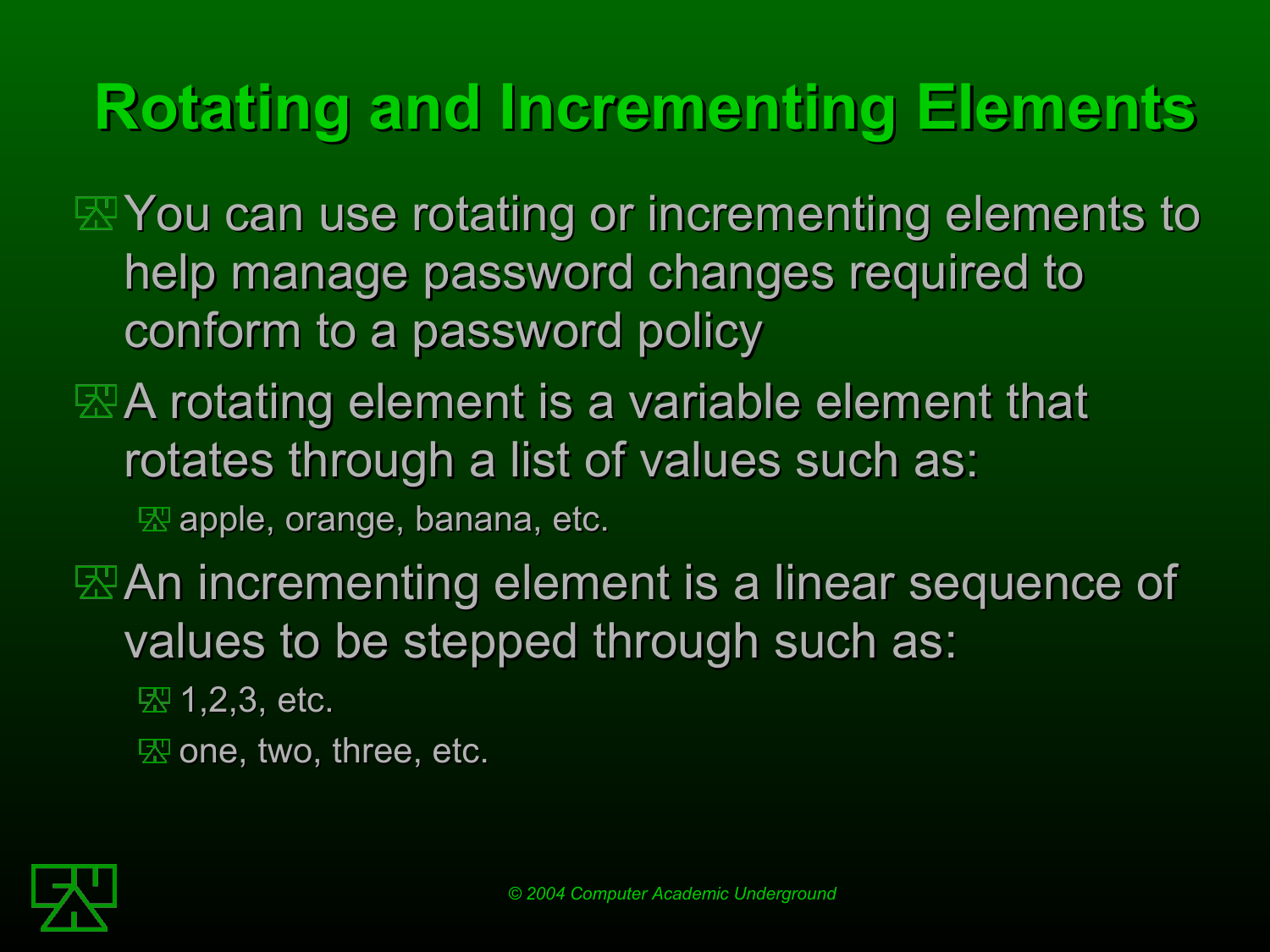**Rotating and Incrementing Elements (cont.)**

Each time a system requests that you change your password, rotate or increment the variable element:

<u>@<h>.<d>:<#> would result in passwords like d@c.g:1, d@c.g:2, d@c.g:3, etc.

 $\langle \psi \rangle = \langle \psi \rangle$  =  $\langle \psi \rangle$  =  $\langle \psi \rangle$  =  $\langle \psi \rangle$  =  $\langle \psi \rangle$  =  $\langle \psi \rangle$  =  $\langle \psi \rangle$  =  $\langle \psi \rangle$  =  $\langle \psi \rangle$  =  $\langle \psi \rangle$  =  $\langle \psi \rangle$  =  $\langle \psi \rangle$  =  $\langle \psi \rangle$  =  $\langle \psi \rangle$  =  $\langle \psi \rangle$  =  $\langle \psi \rangle$  =  $\langle \psi \rangle$  =  $\langle \psi \rangle$  =  $\langle \psi \rangle$  =  $\langle \psi$ d@c.g:apple, d@c.g:orange, d@c.g:banana, etc.

The only additional piece of information the user must remember in addition to the algorithm itself is the current value of the rotating or incrementing element.

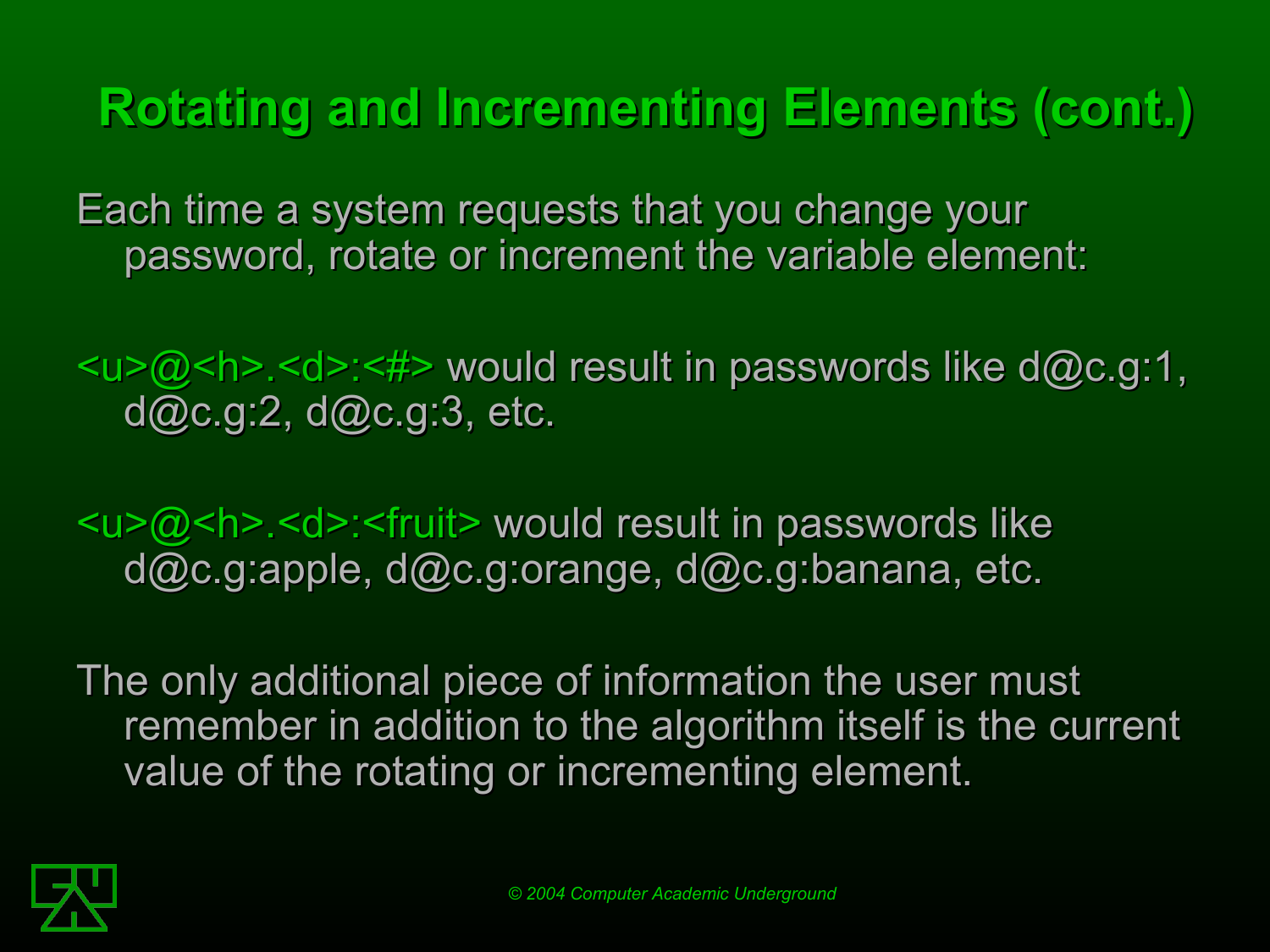# **Managing Enterprise MPAs**

- Large organizations could use assigned MPAs for dual-access to a user's accounts across the enterprise.
- $\mathbb Z$  If the enterprise's Security group assigns unique MPAs to it's staff, Security Officers are then able to access the user's accounts without intrusively modifying the account.
- $\mathbb Z$  This type of management may be used for:
	- **EX** Account access when staff are absent
	- **E** Shared accounts between multiple staff members
	- $\mathbb E$  Staff surveillance by the Security group

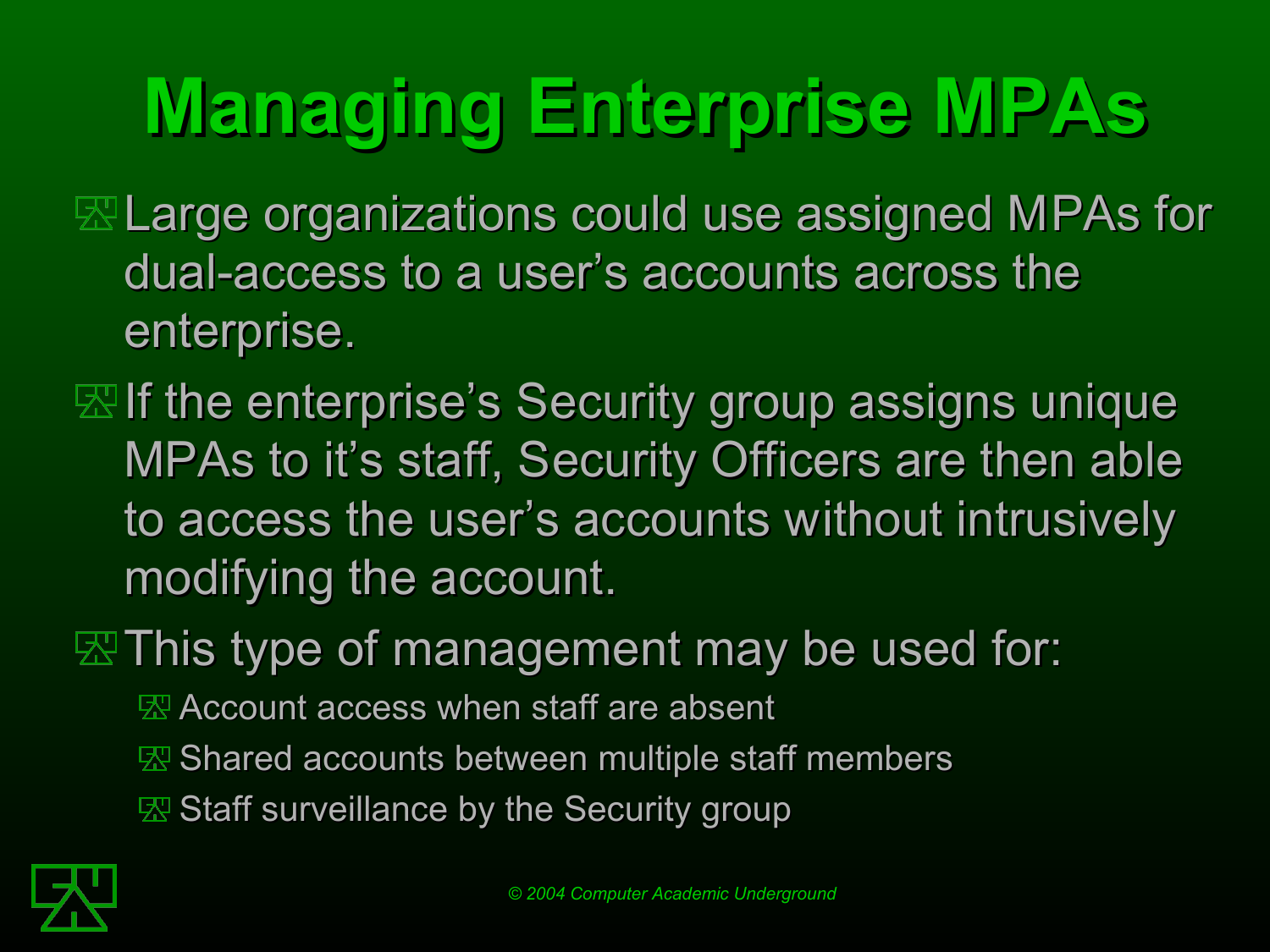### **MPA Weaknesses**

 $\mathbb Z$  If the MPA is compromised, all passwords to systems that the user uses the MPA for are compromised

 $\mathbb E \mathbb W$ ithout rotating or incrementing elements, MPA generated passwords are not resilient to password expiration policies

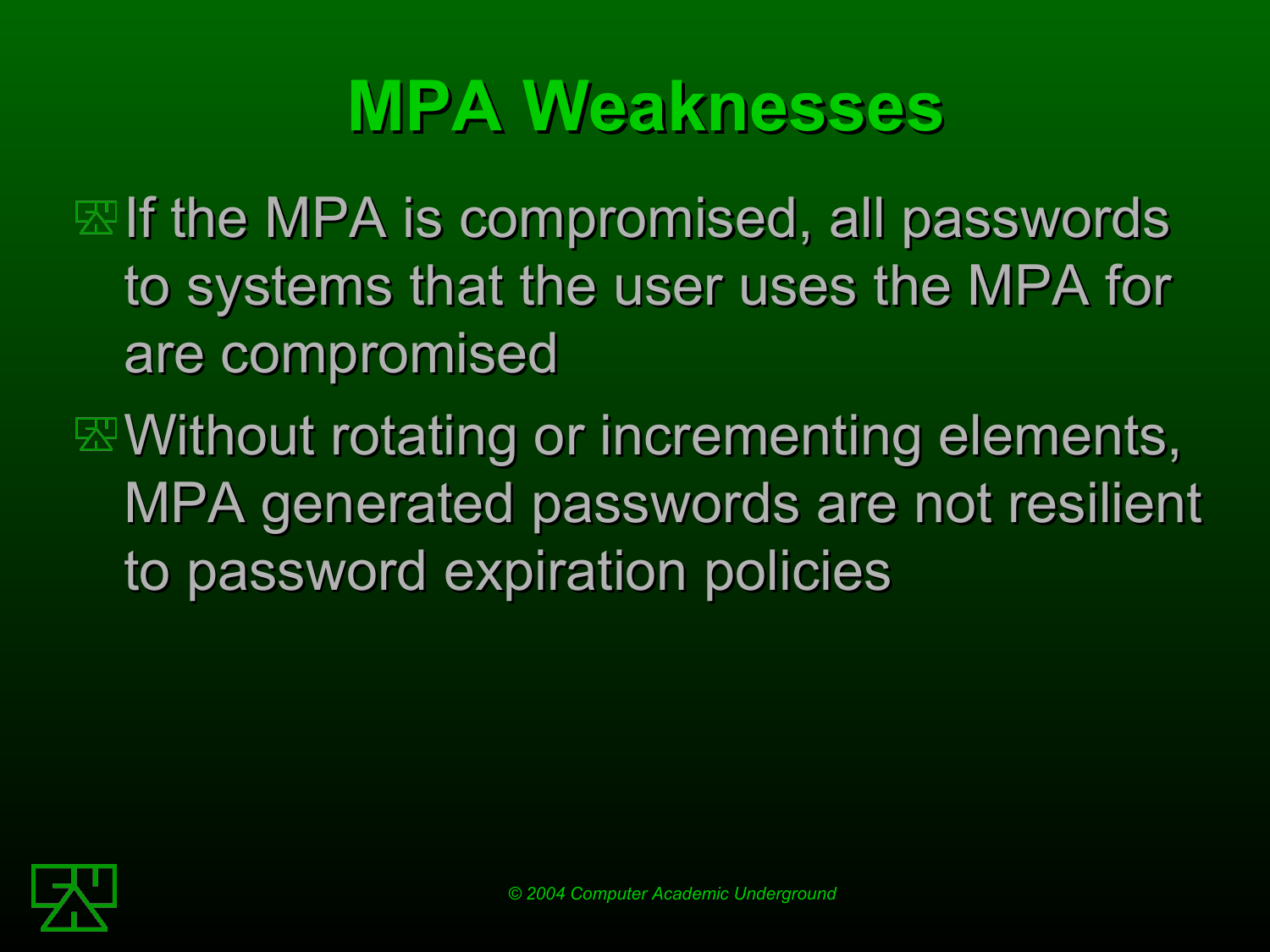

#### Any questions?

*© 2004 Computer Academic Underground*